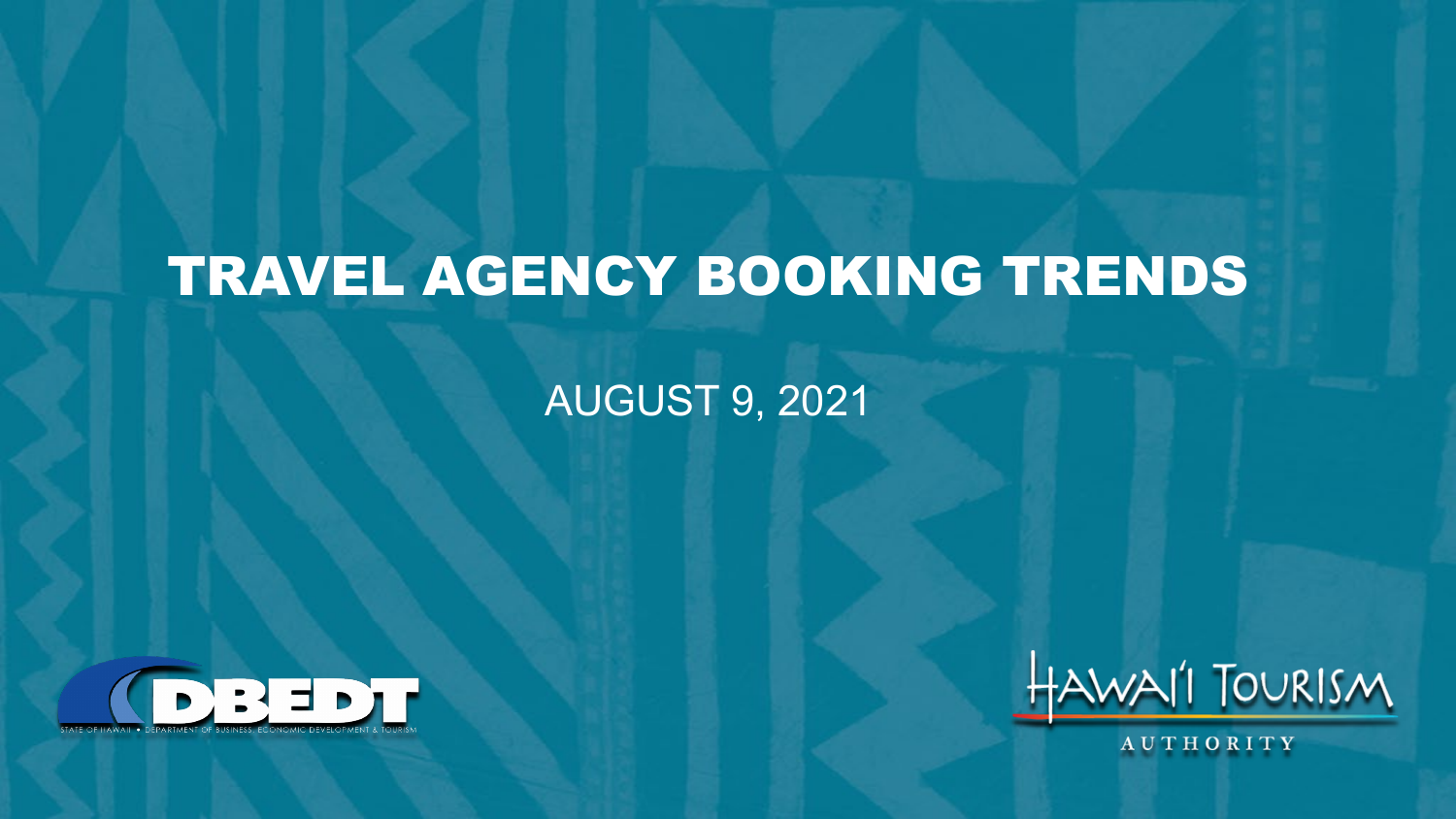# Global Agency Pro

- HTA subscribes to Global Agency Pro, an online travel distribution system consisting of Travel Agency data.
- Global Agency Pro provides access to over 90% of the world's Travel Agency airline transactions.
- The database consists of five years of historical ticketing data and one year of advance purchase data.
- The information is updated daily with a recency of two days prior to current date.



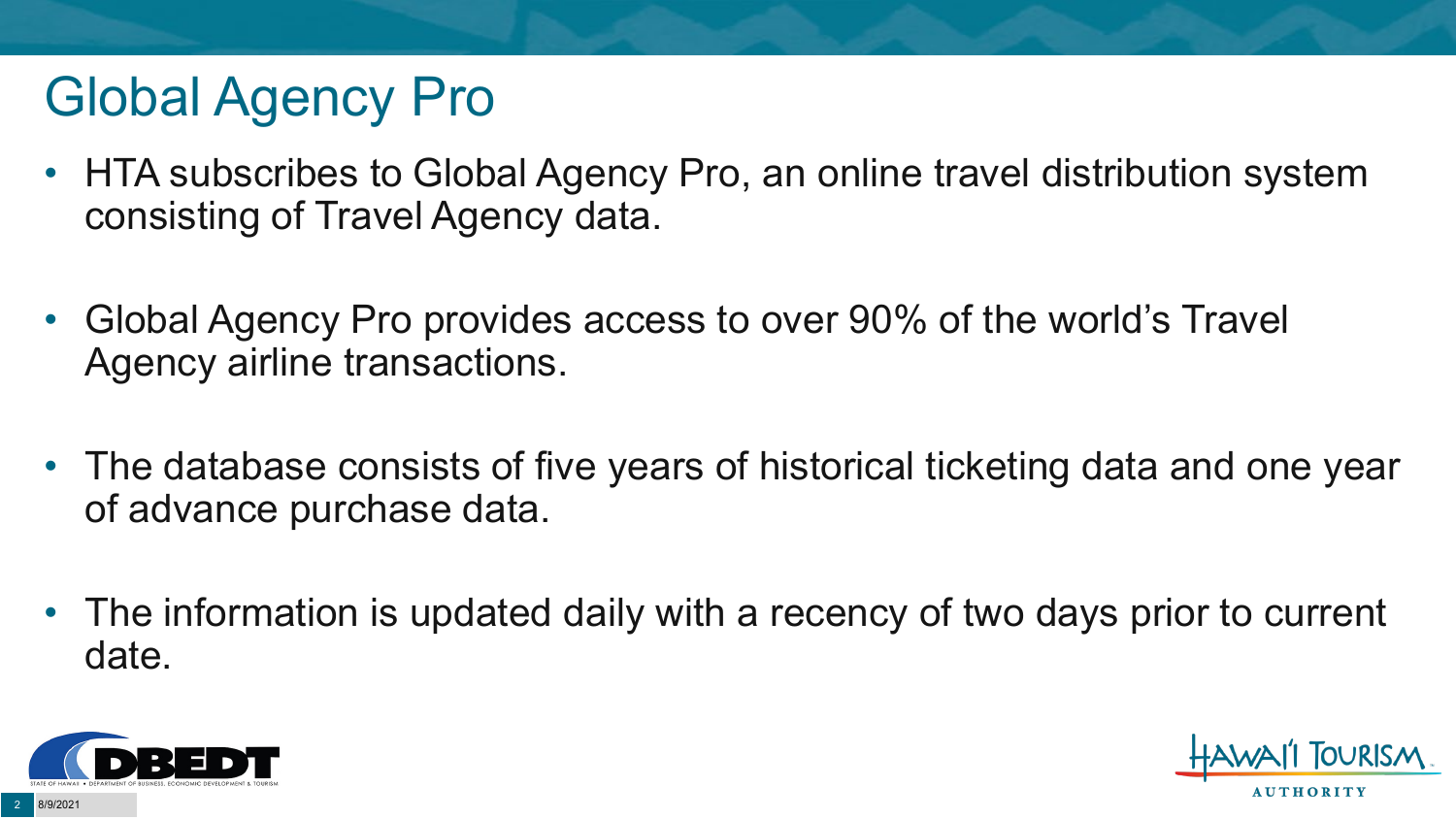# Global Agency Pro Index

### • Bookings

– Net sum of the number of visitors (i.e., excluding Hawai'i residents and inter-island travelers) from Sales transactions counted, including Exchanges and Refunds.

### • Booking Date

– The date on which the ticket was purchased by the passenger. Also known as the Sales Date.

### • Travel Date

– The date on which travel is expected to take place.

### • Point of Origin Country

– The country which contains the airport at which the ticket started.

### • Travel Agency

– Travel Agency associated with the ticket is doing business (DBA).



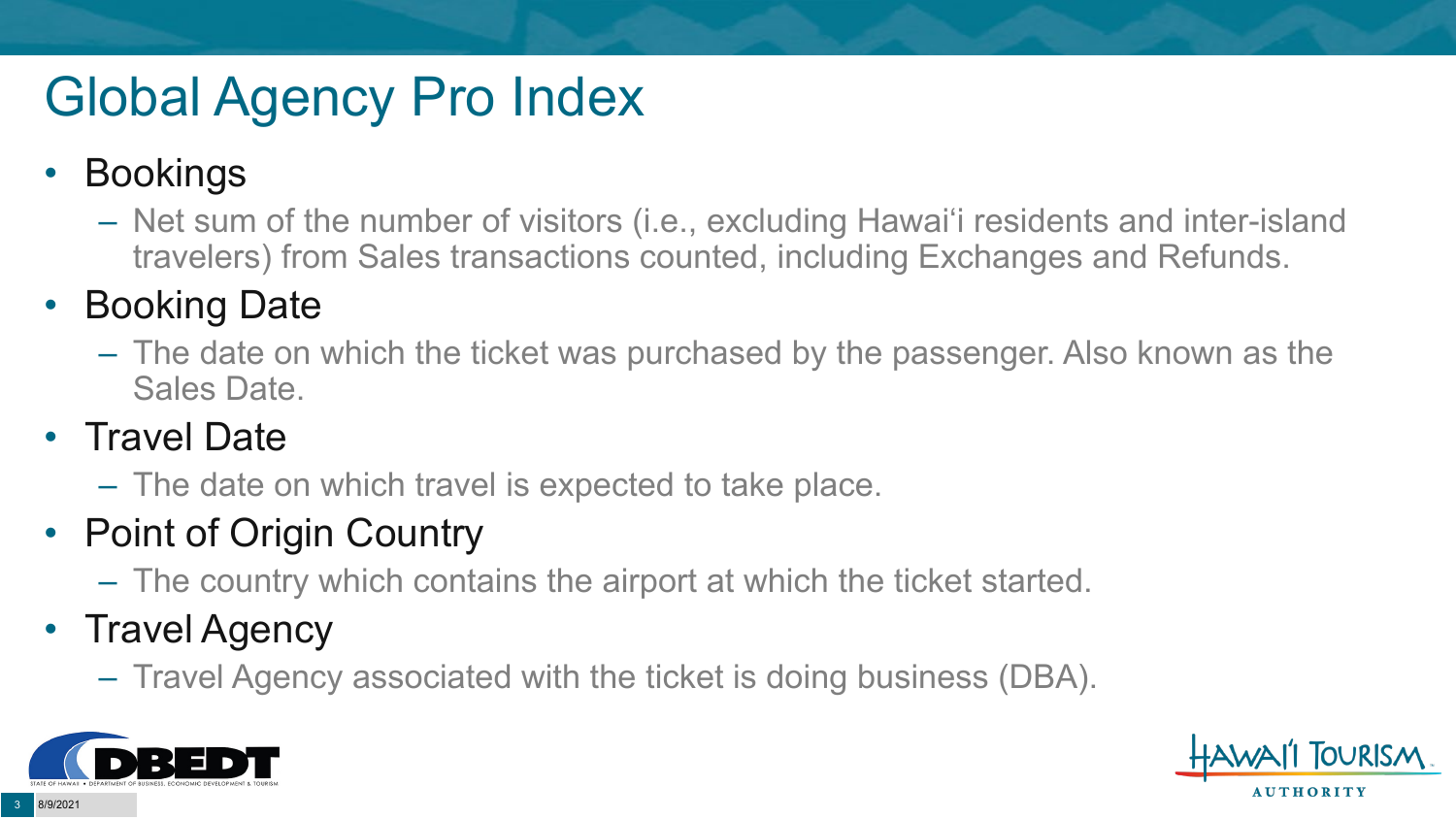US

#### Travel Agency Booking Pace for Future Arrivals, by Month

#### Travel Agency Booking Pace for Future Arrivals, by Quarter





Source: Global Agency Pro as of 08/07/21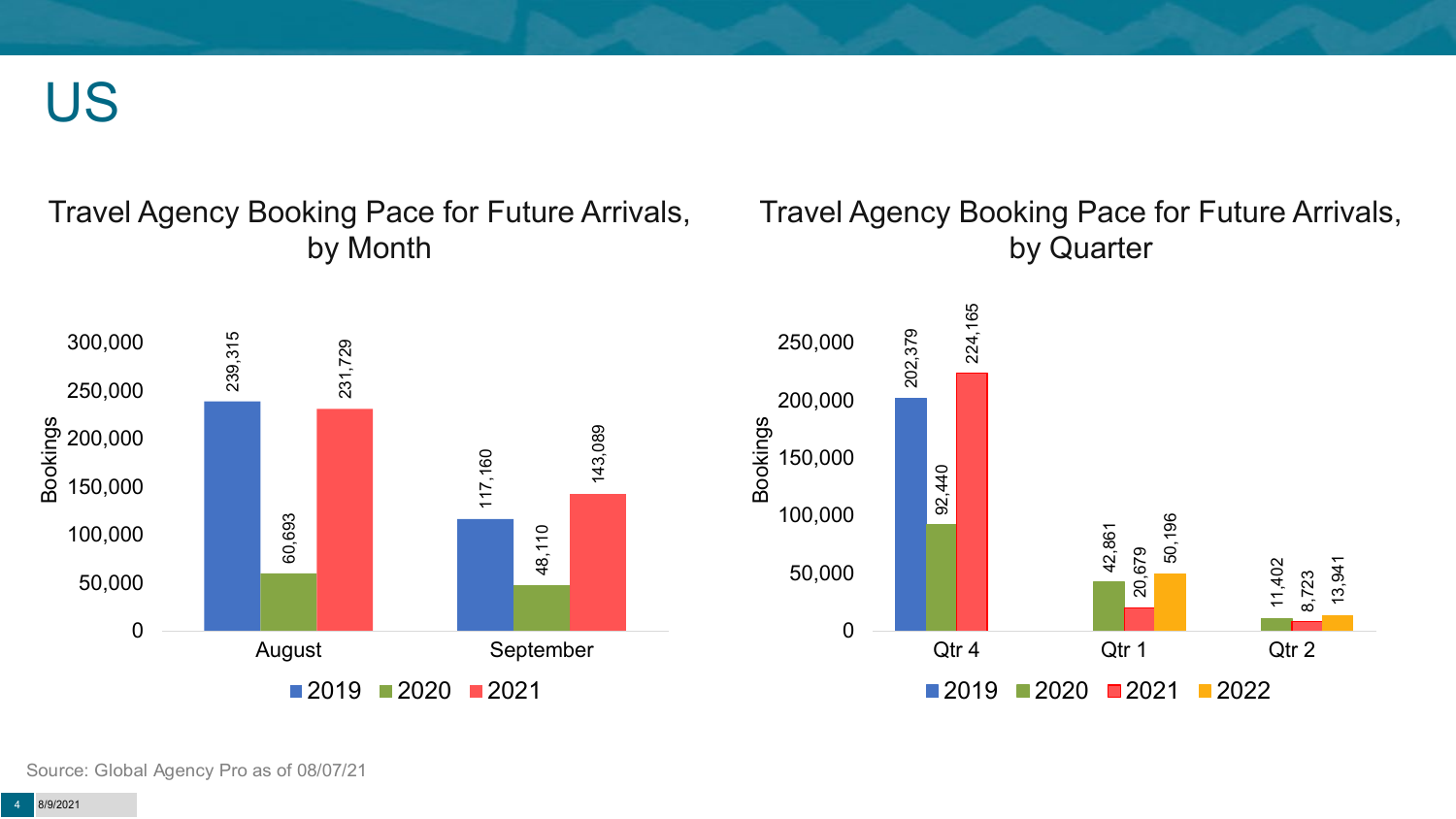

#### Travel Agency Booking Pace for Future Arrivals, by Month

#### Travel Agency Booking Pace for Future Arrivals, by Quarter





Source: Global Agency Pro as of 08/07/21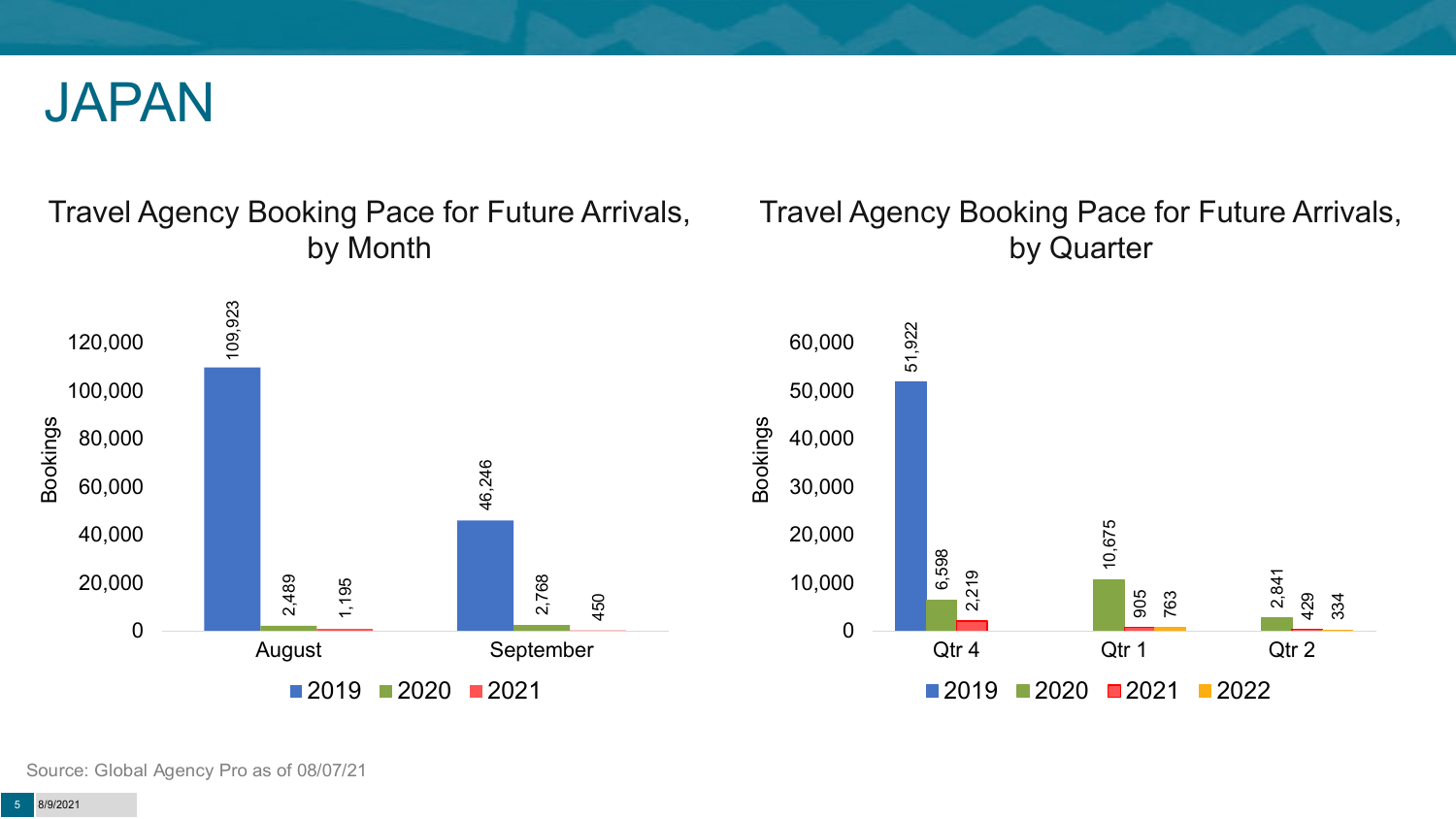### CANADA

#### Travel Agency Booking Pace for Future Arrivals, by Month

#### Travel Agency Booking Pace for Future Arrivals, by Quarter





Source: Global Agency Pro as of 08/07/21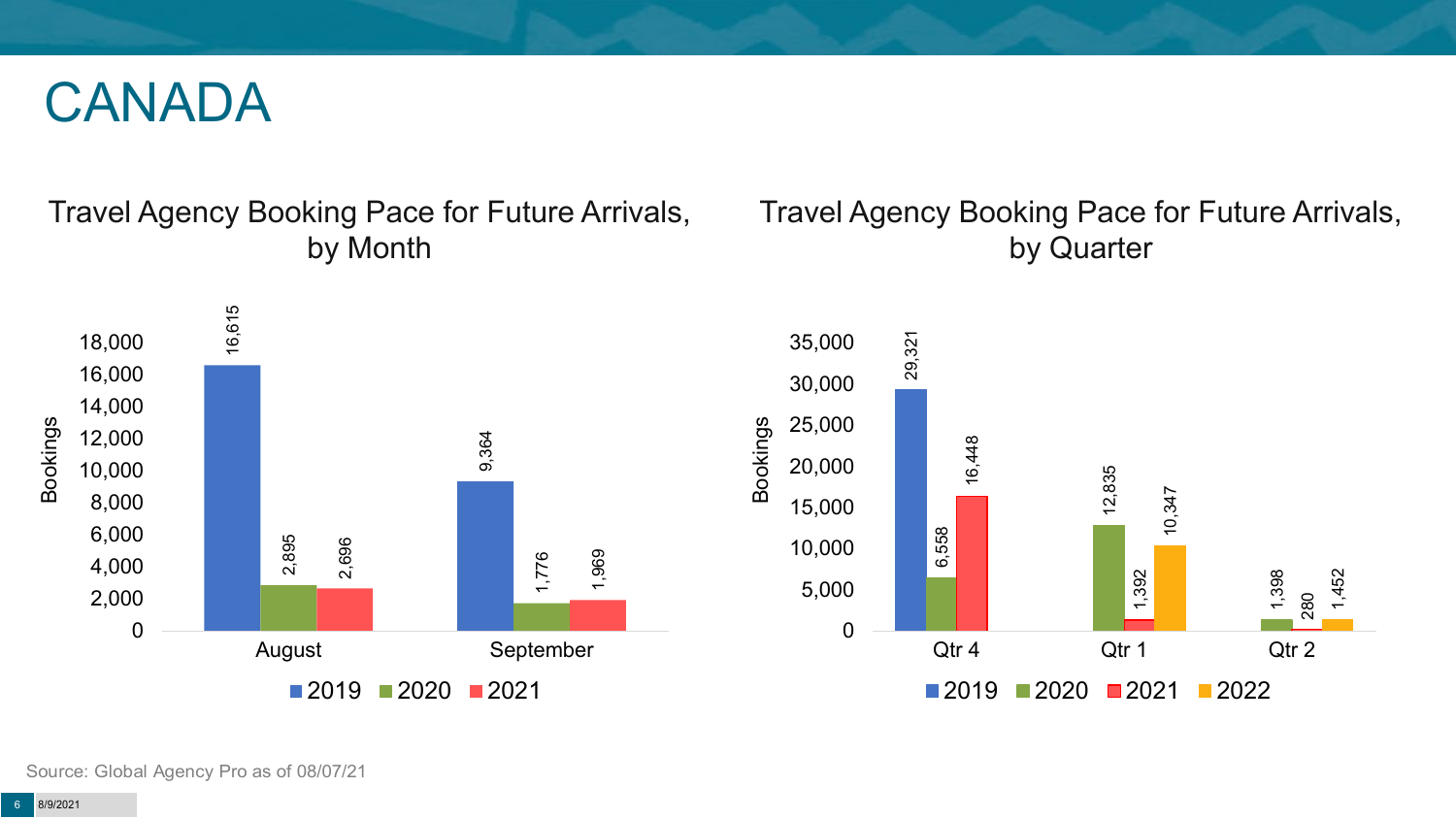### KOREA

#### Travel Agency Booking Pace for Future Arrivals, by Month

#### Travel Agency Booking Pace for Future Arrivals, by Quarter



Source: Global Agency Pro as of 08/07/21

8/9/2021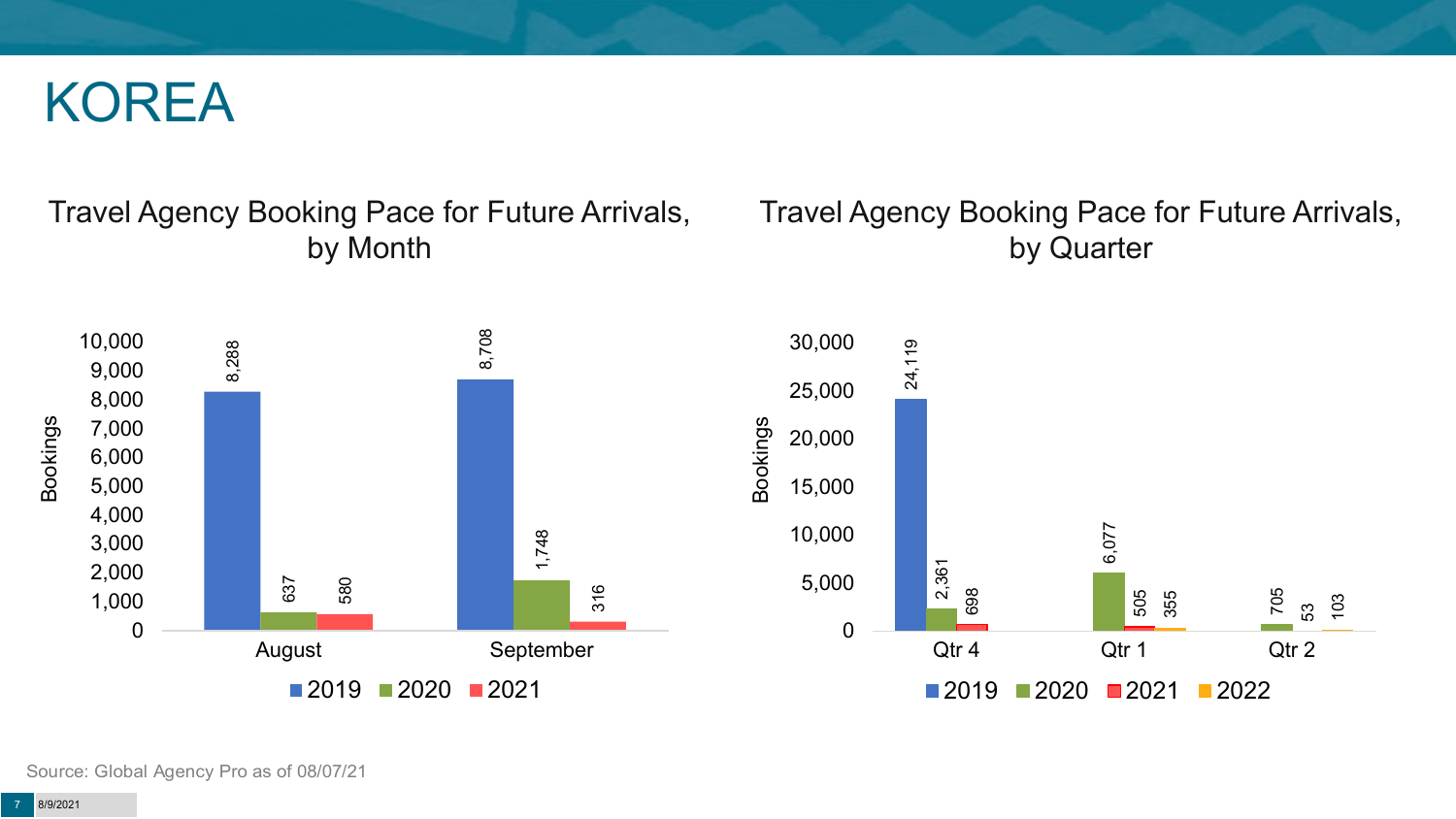### AUSTRALIA

Travel Agency Booking Pace for Future Arrivals, by Month



#### Travel Agency Booking Pace for Future Arrivals, by Quarter



Source: Global Agency Pro as of 08/07/21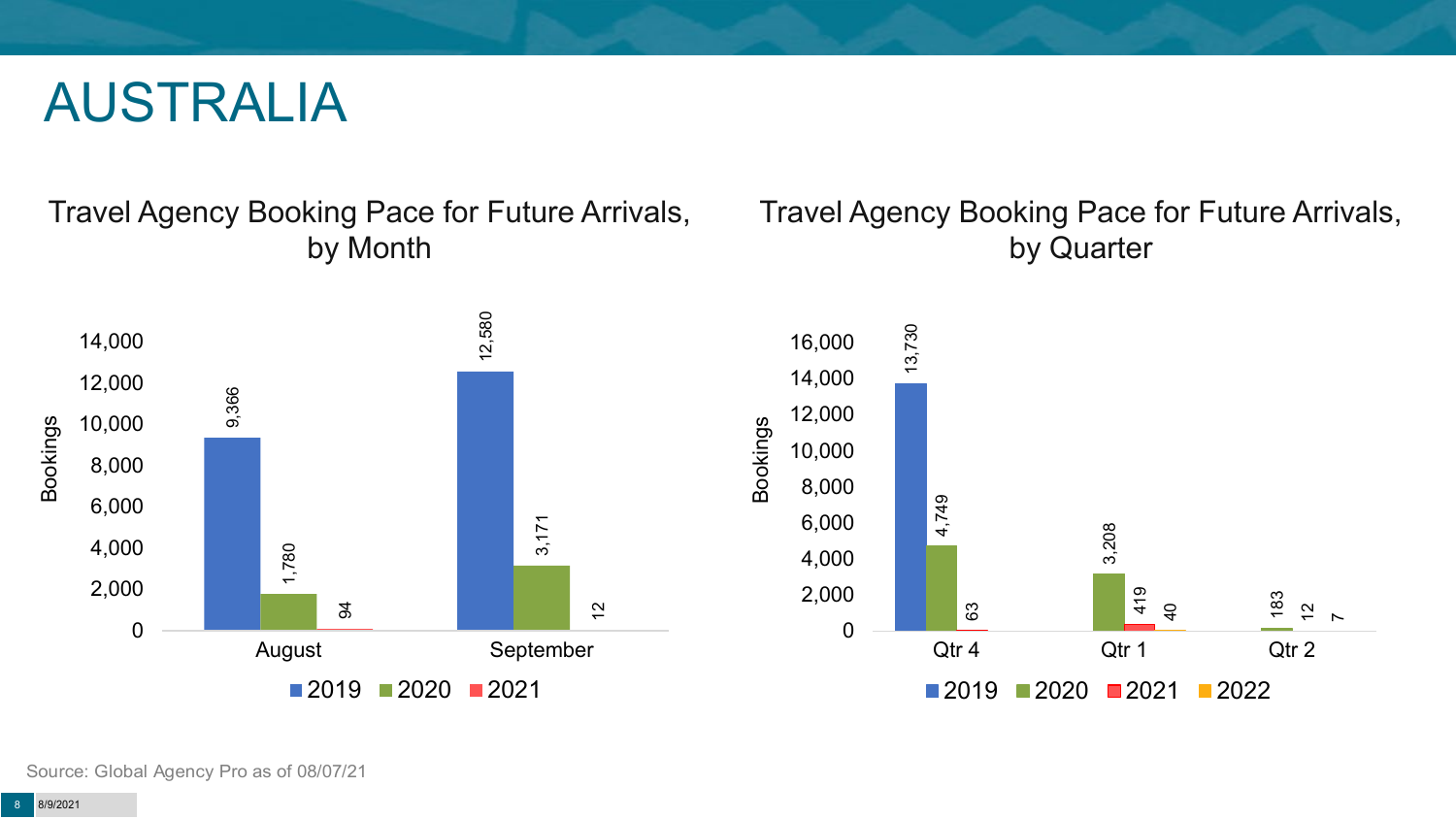# O'ahu by Month 2021









Source: Global Agency Pro as of 08/07/21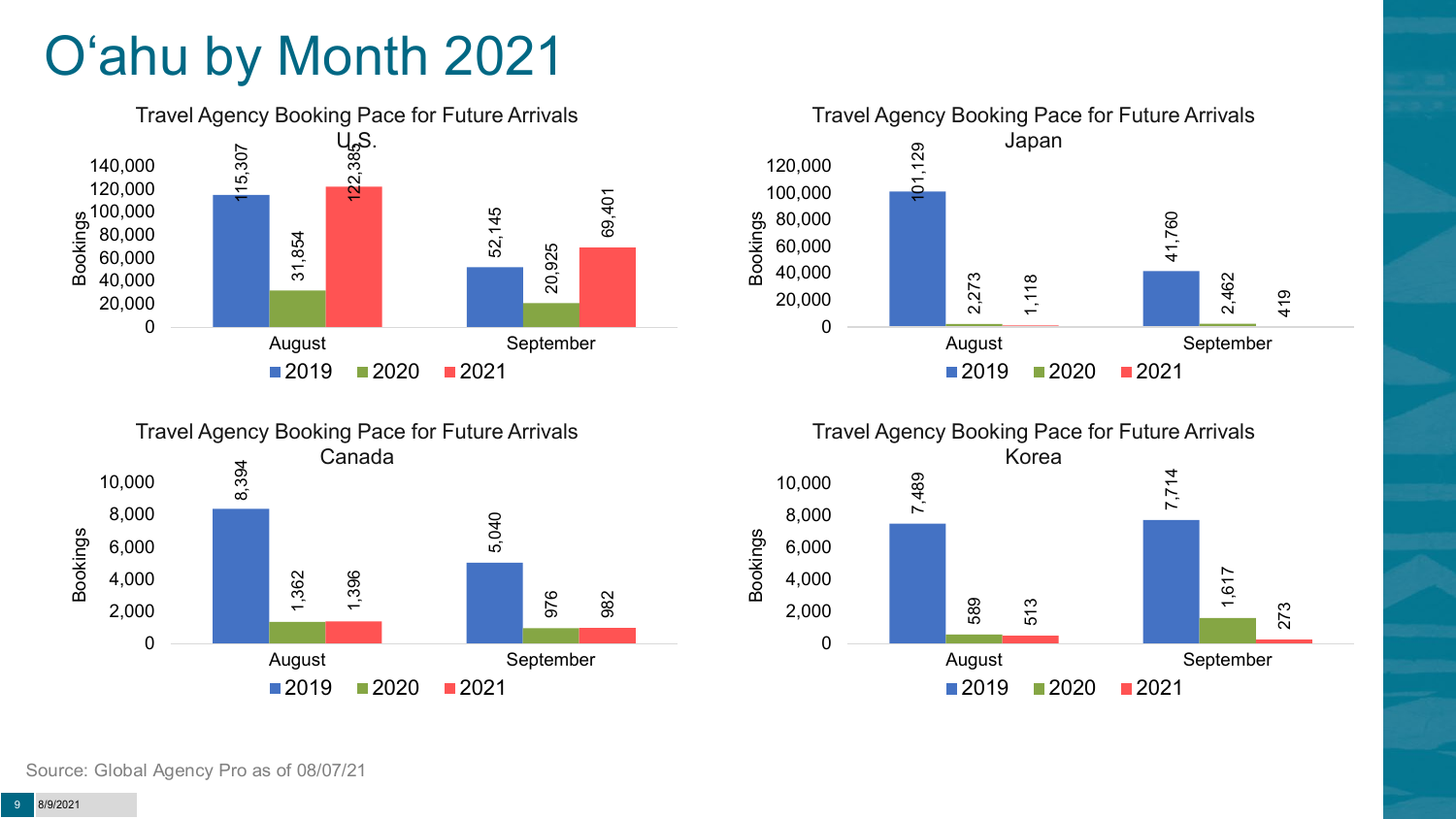# O'ahu by Month 2021 (cont.)

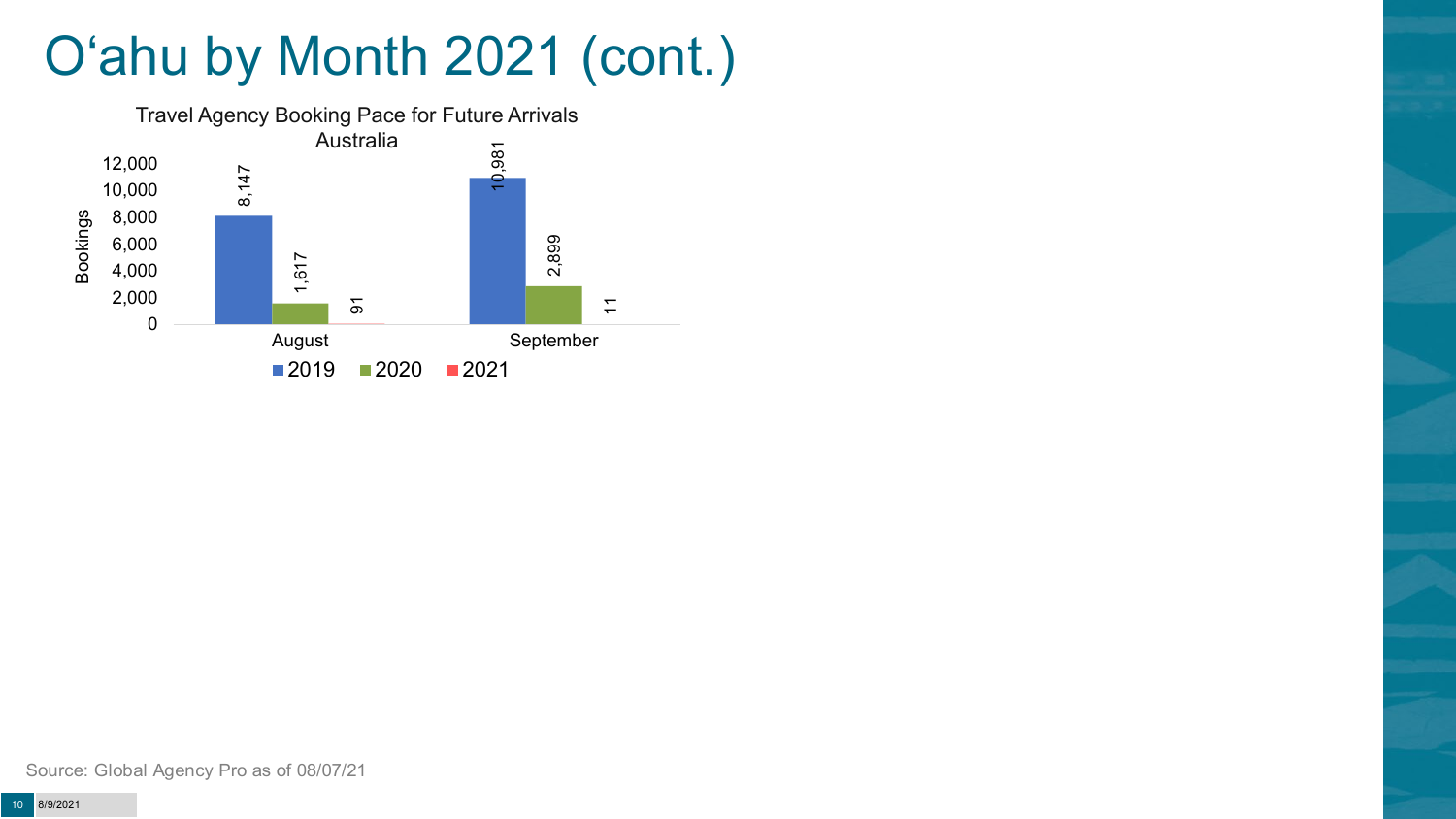# O'ahu by Quarter 2021







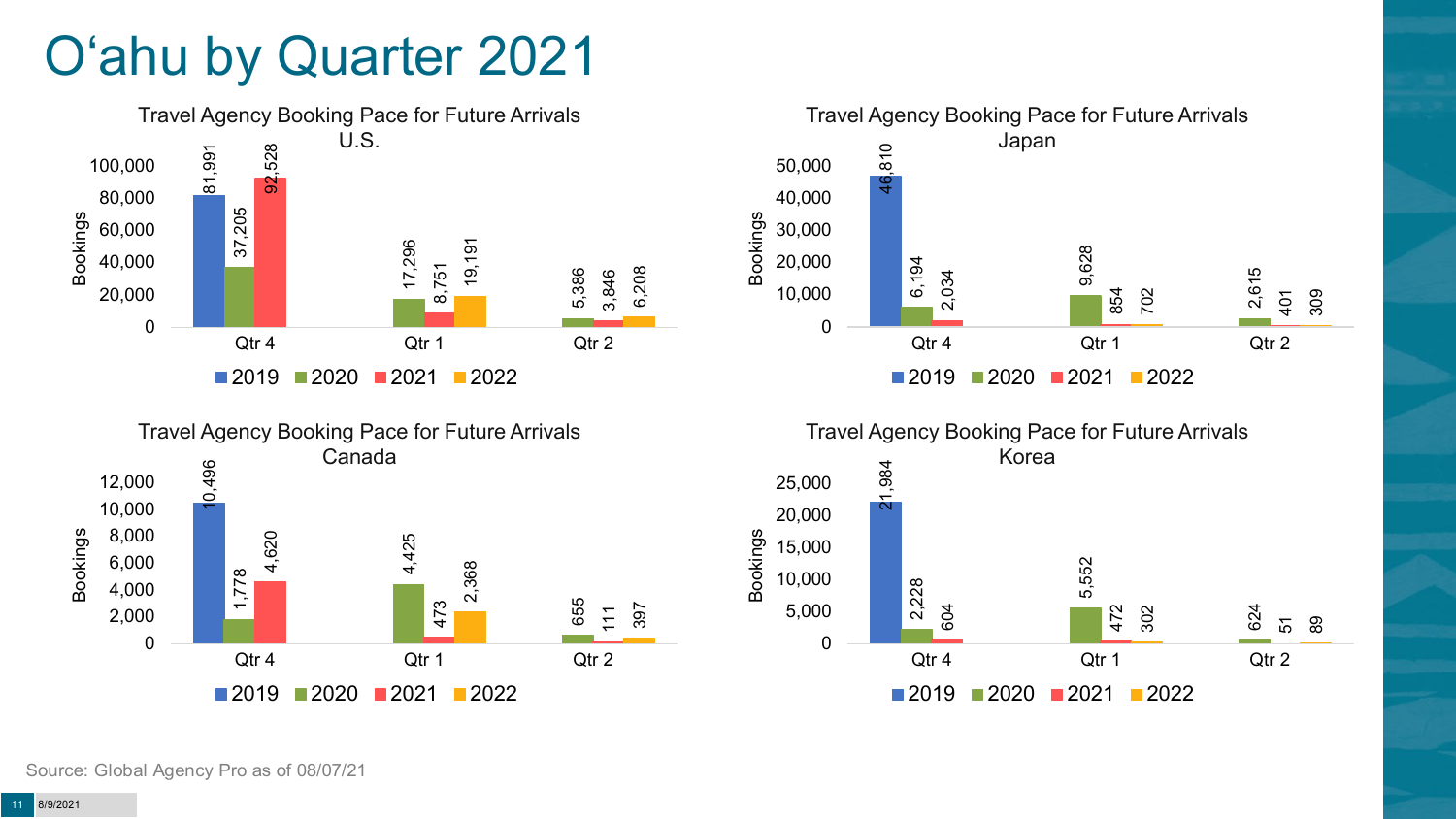## O'ahu by Quarter 2021 (cont.)

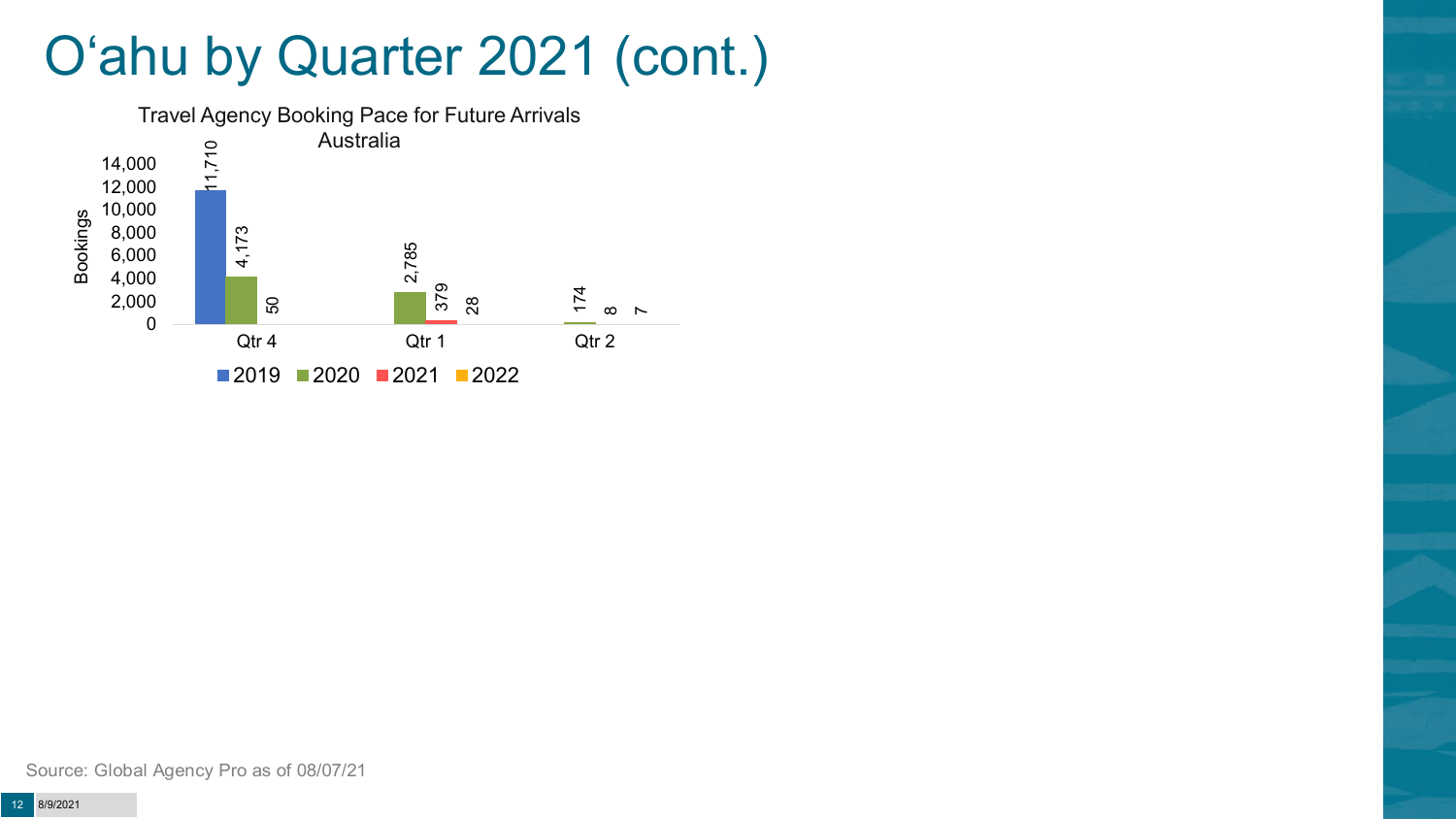# Maui by Month 2021







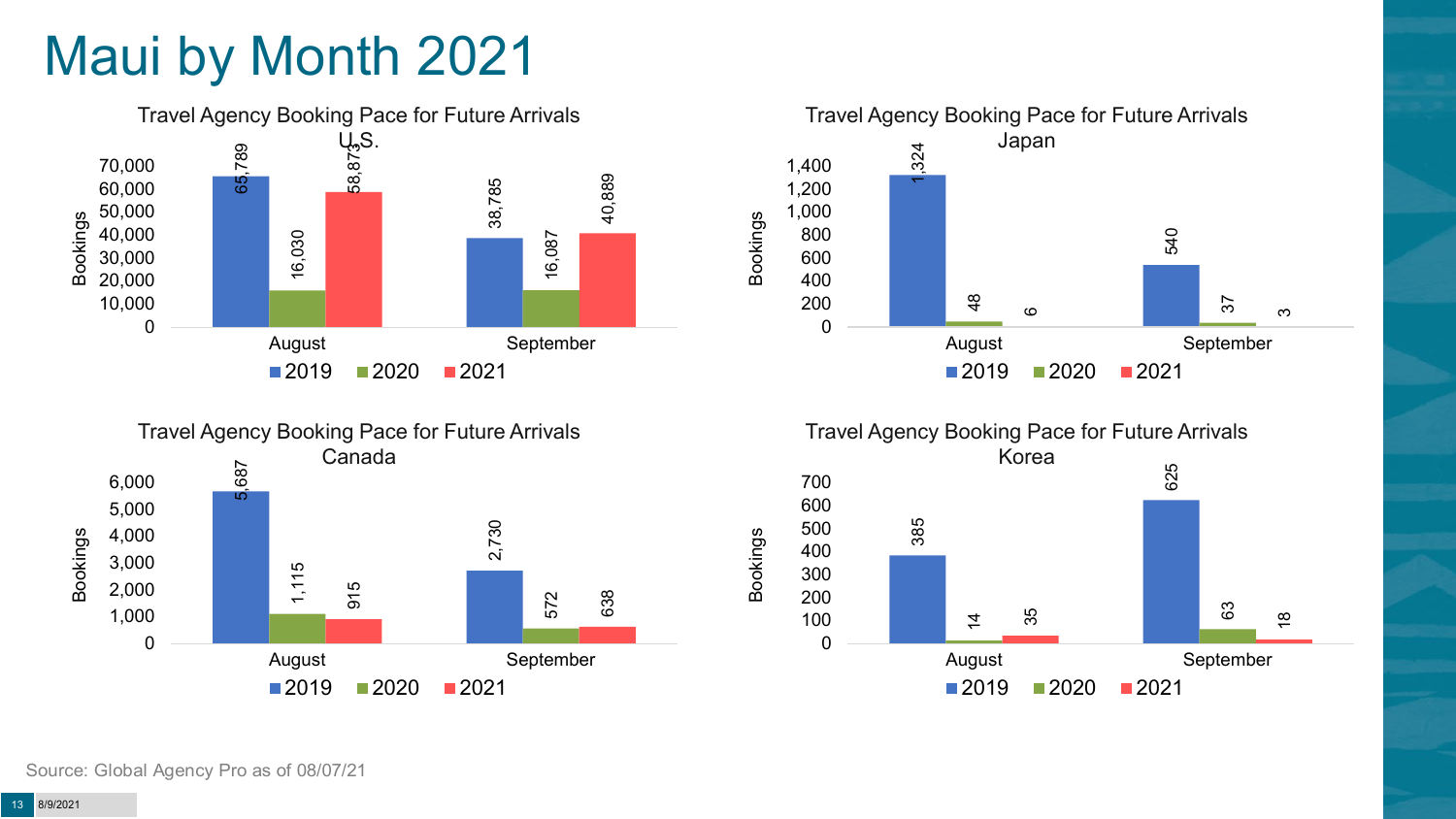# Maui by Month 2021 (cont.)

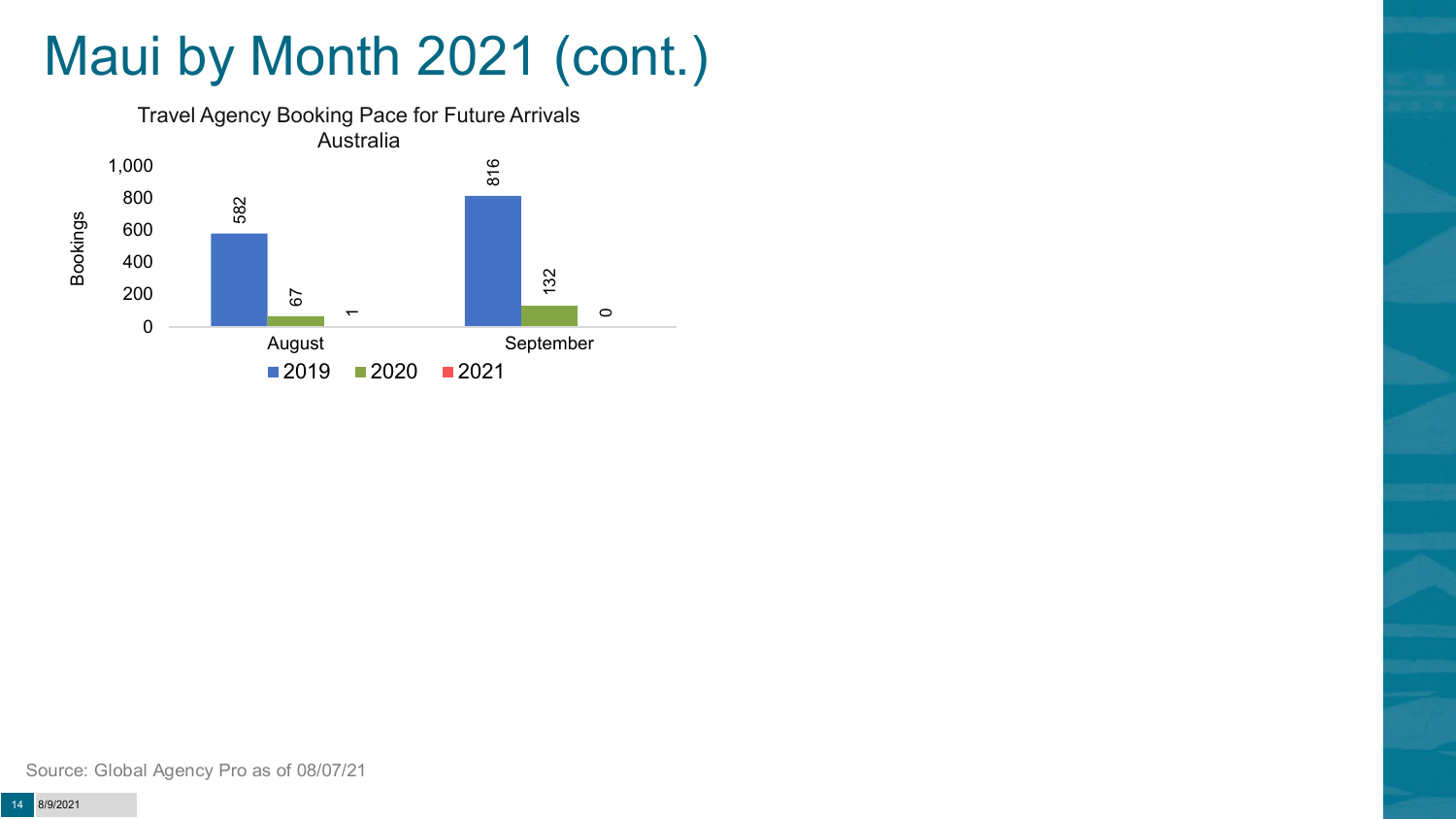## Maui by Quarter 2021







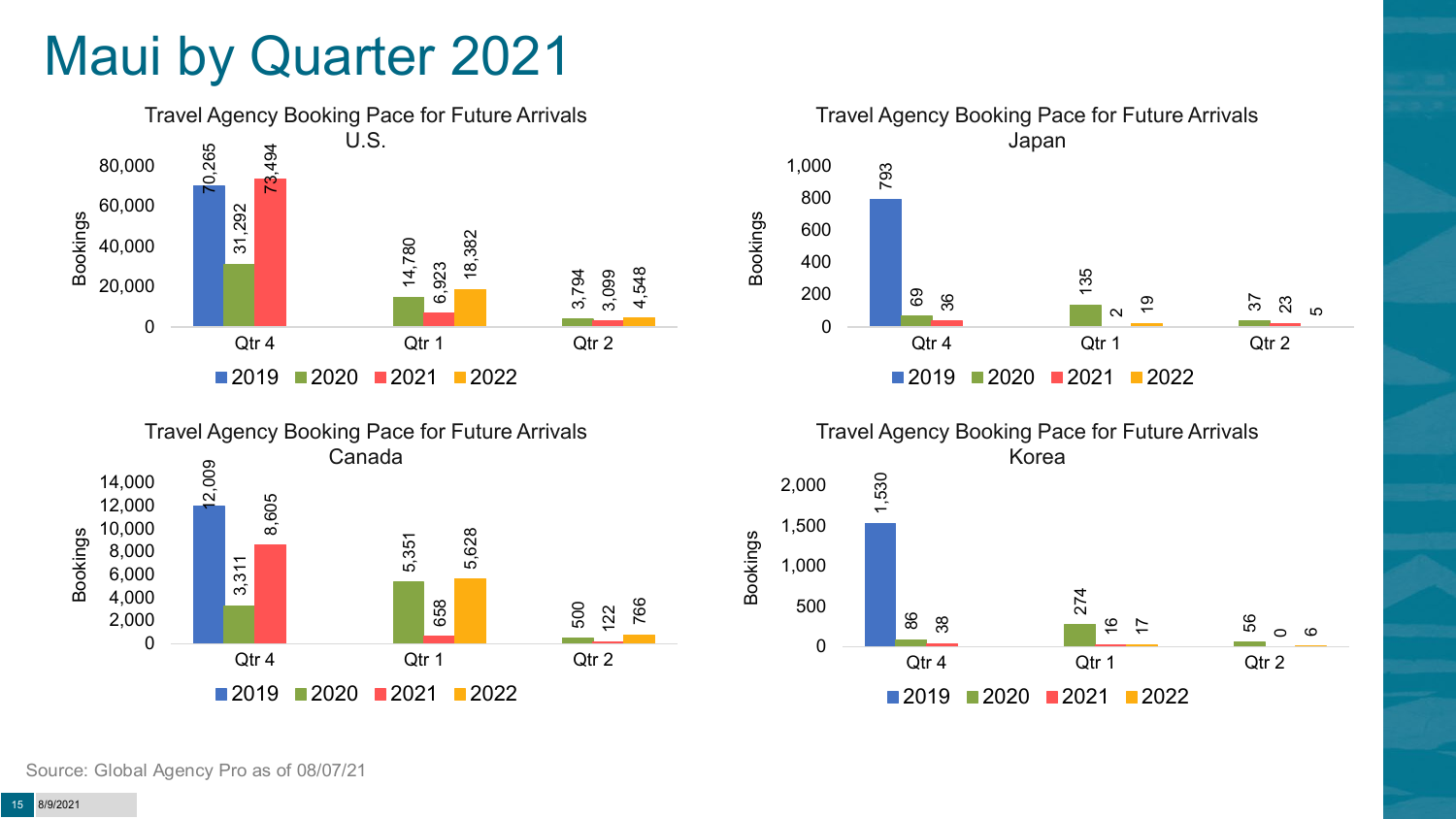## Maui by Quarter 2021 (cont.)

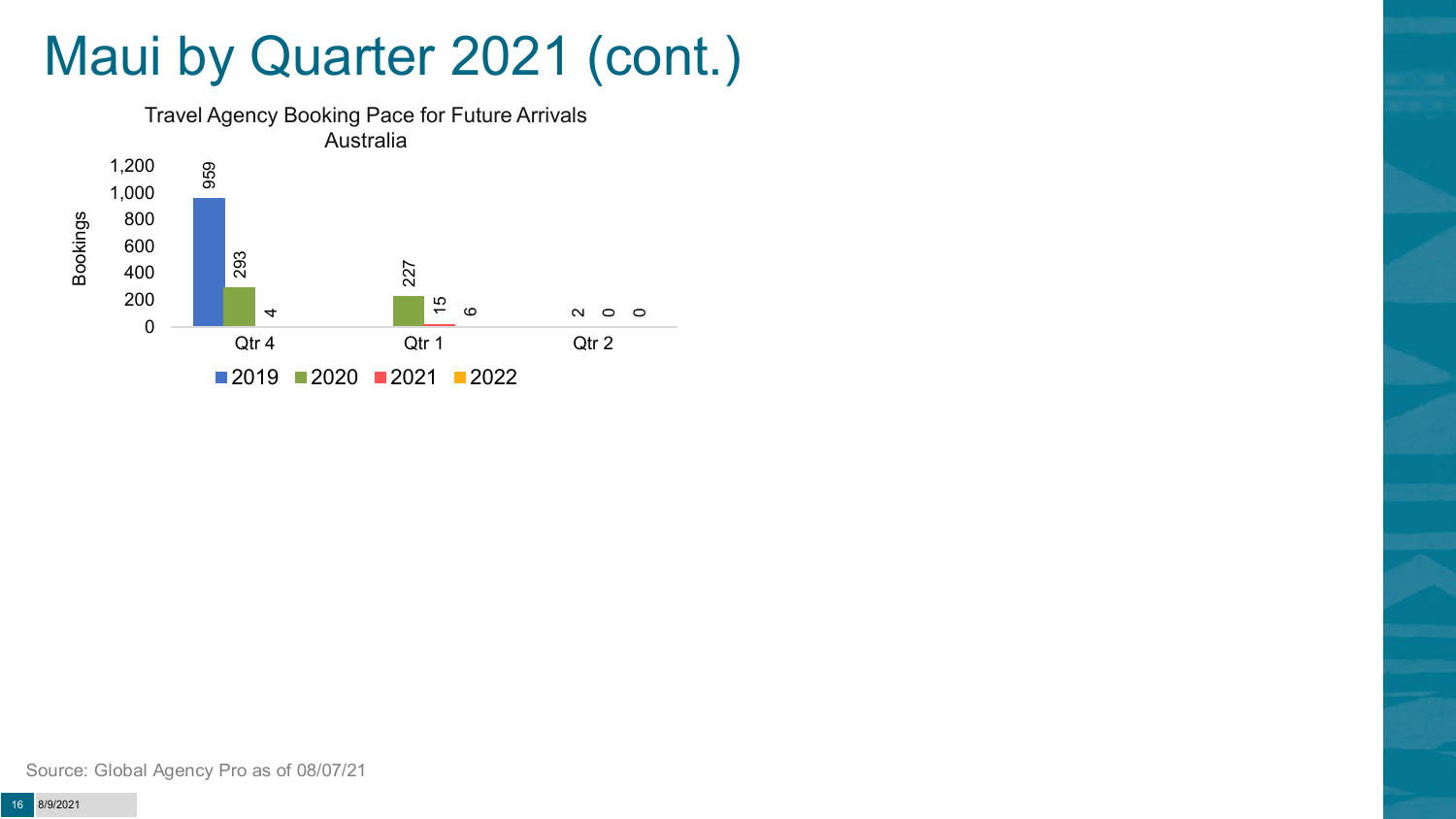# Moloka'i by Month 2021







Travel Agency Booking Pace for Future Arrivals Korea



Bookings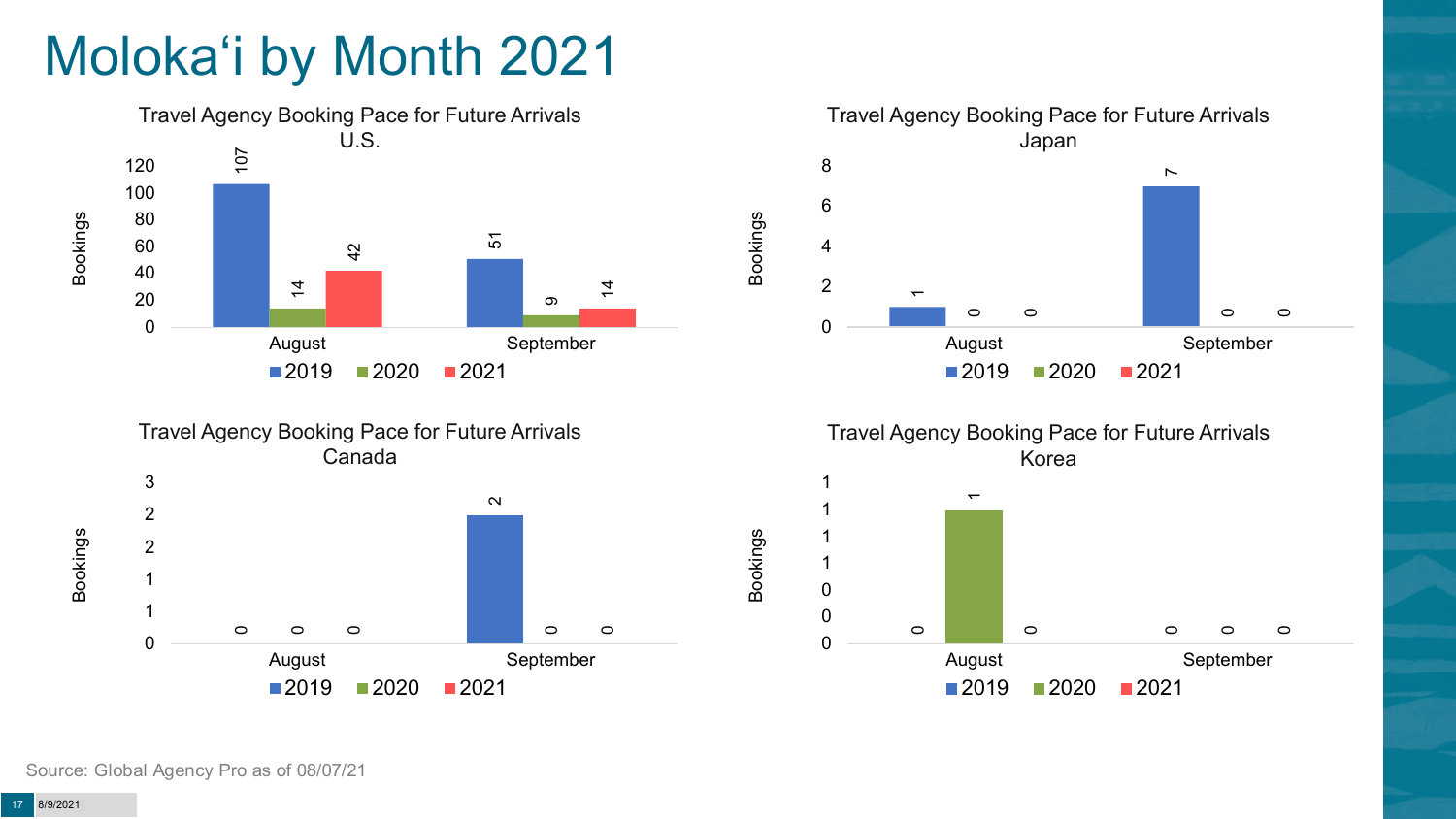# Moloka'i by Month 2021 (cont.)



Bookings

Source: Global Agency Pro as of 08/07/21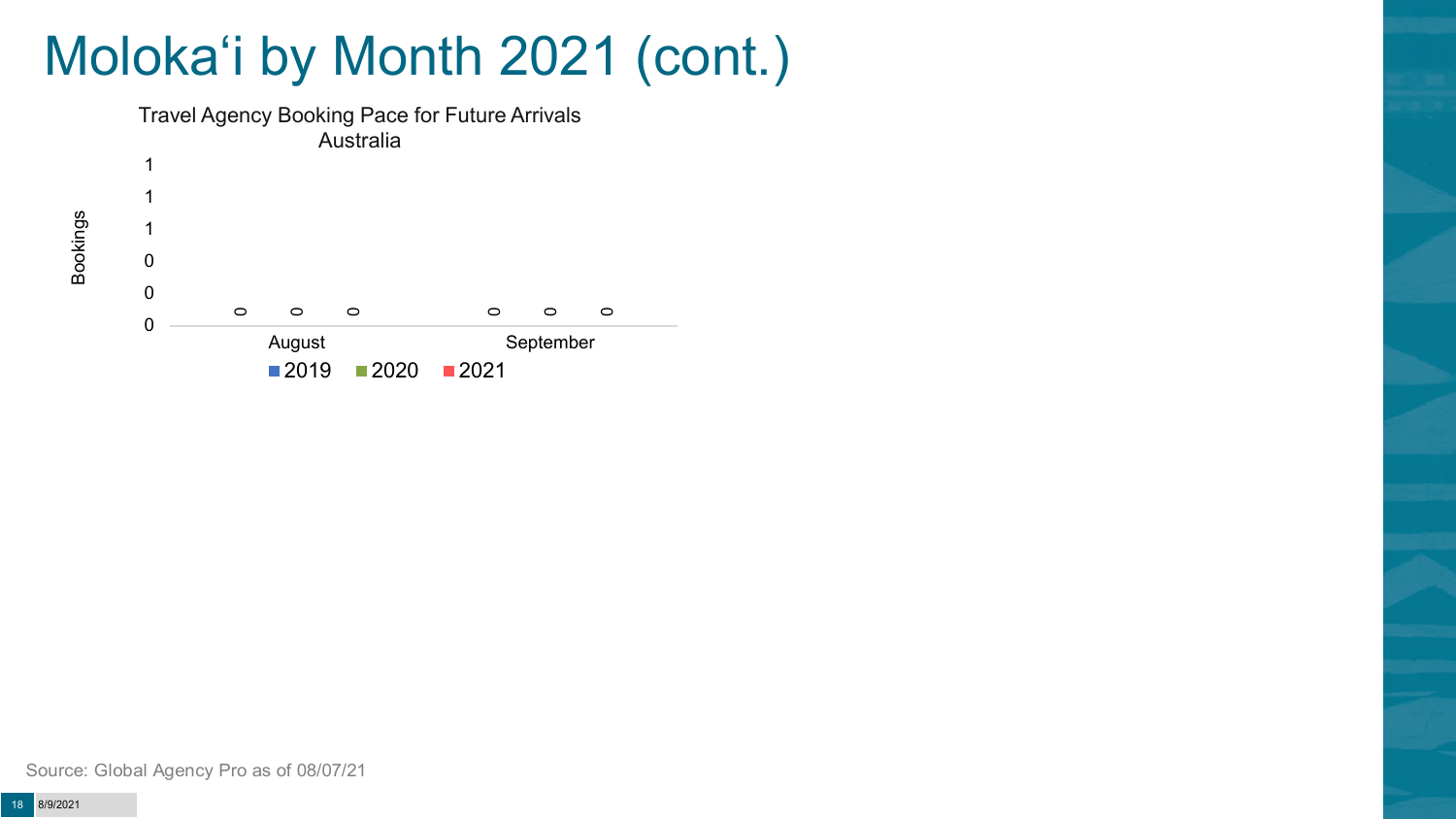# Moloka'i by Quarter 2021







2020 2021 2022

Qtr 4 Qtr 1 Qtr 2

0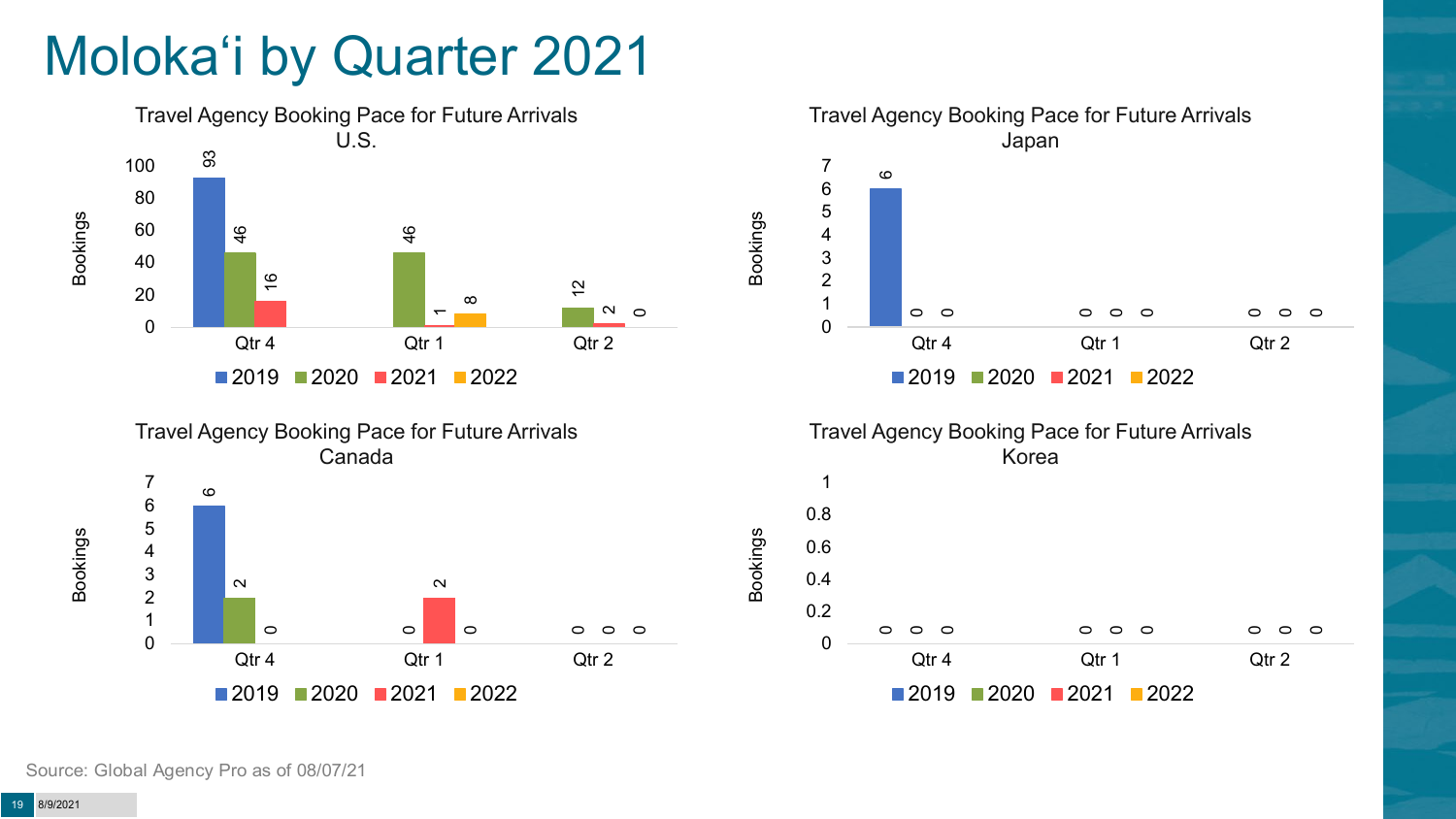# Moloka'i by Quarter 2021 (cont.)



Source: Global Agency Pro as of 08/07/21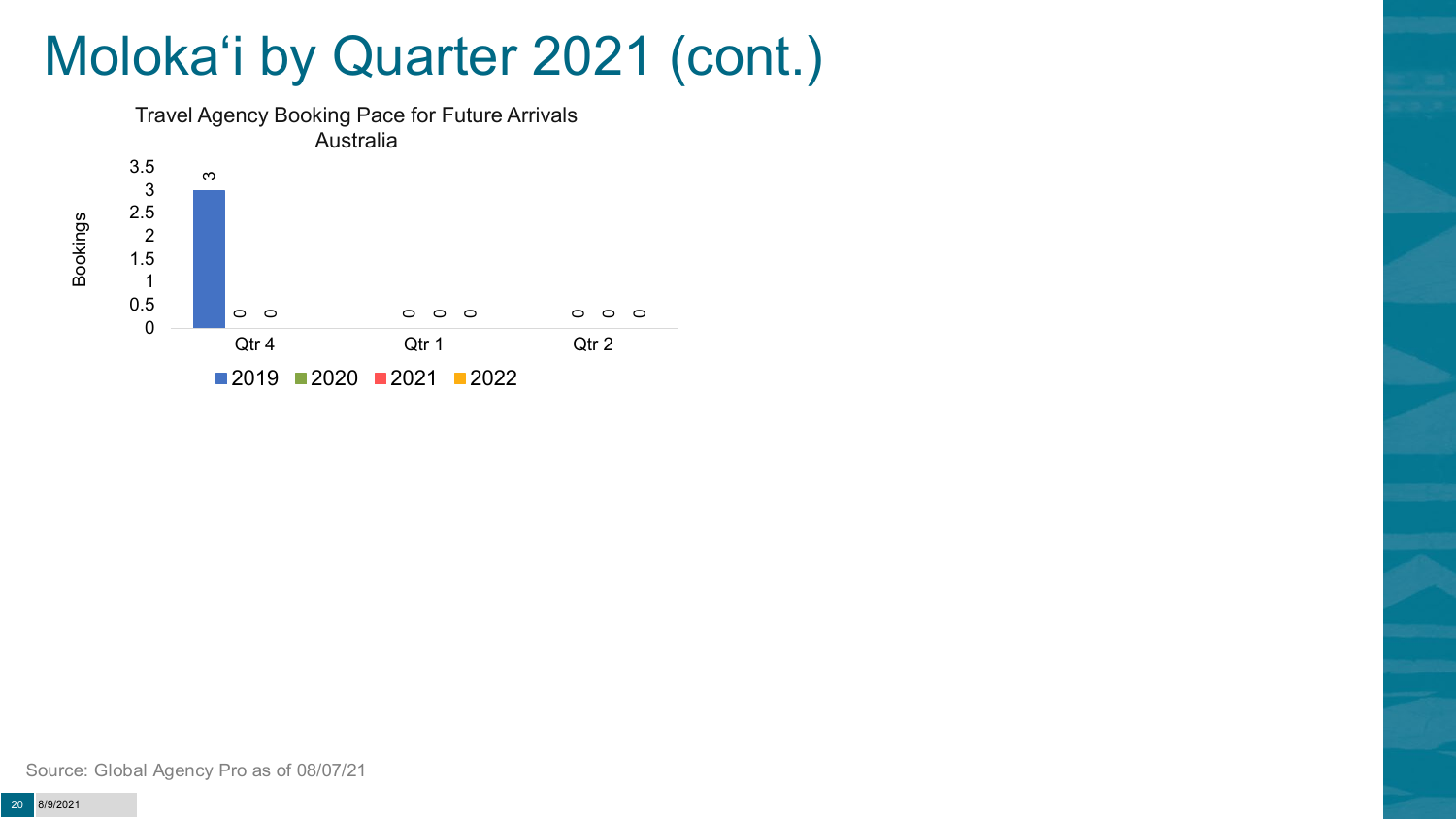# Lāna'i by Month 2021







Travel Agency Booking Pace for Future Arrivals Korea



Bookings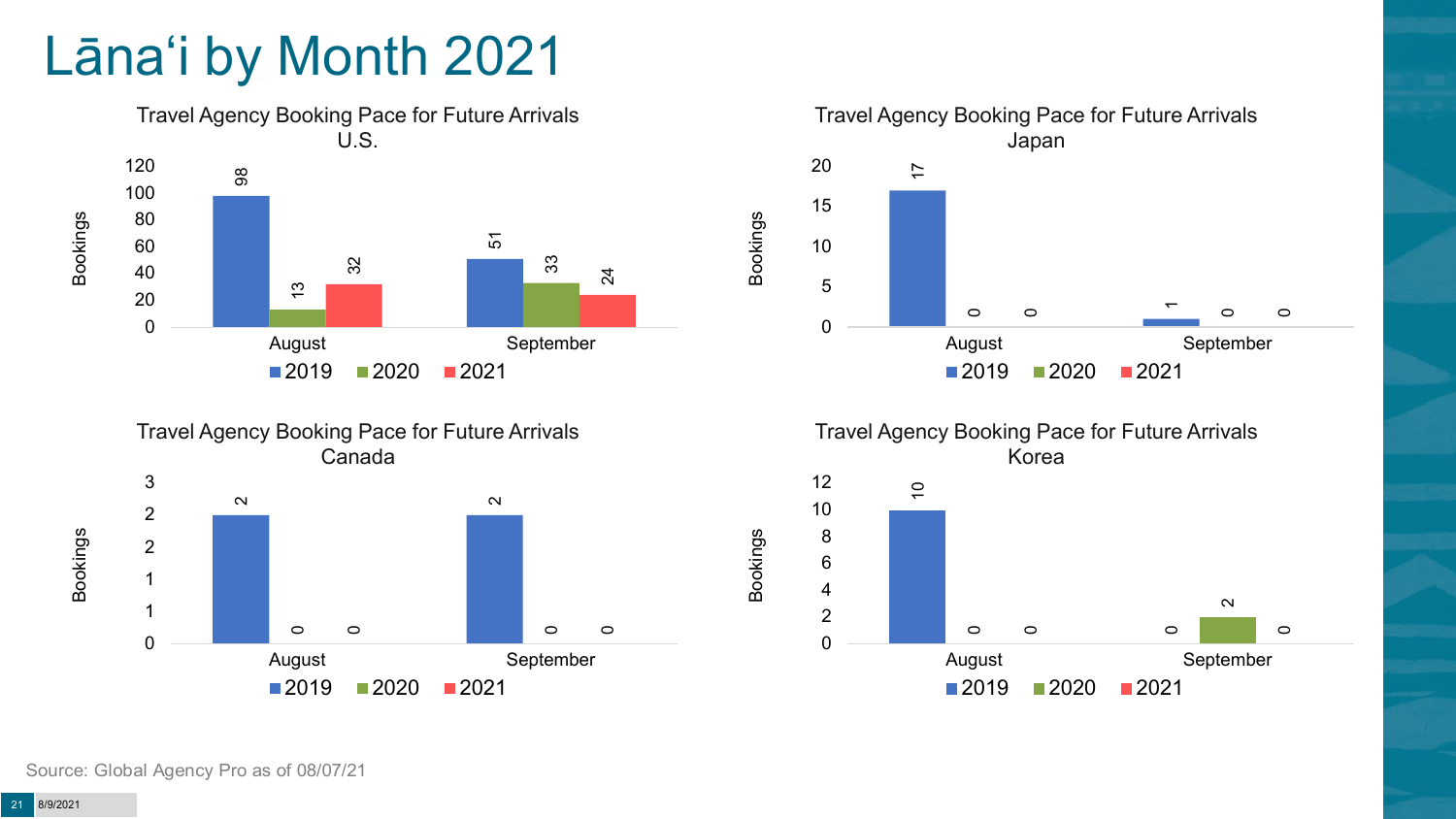# Lāna'i by Month 2021 (cont.)



Source: Global Agency Pro as of 08/07/21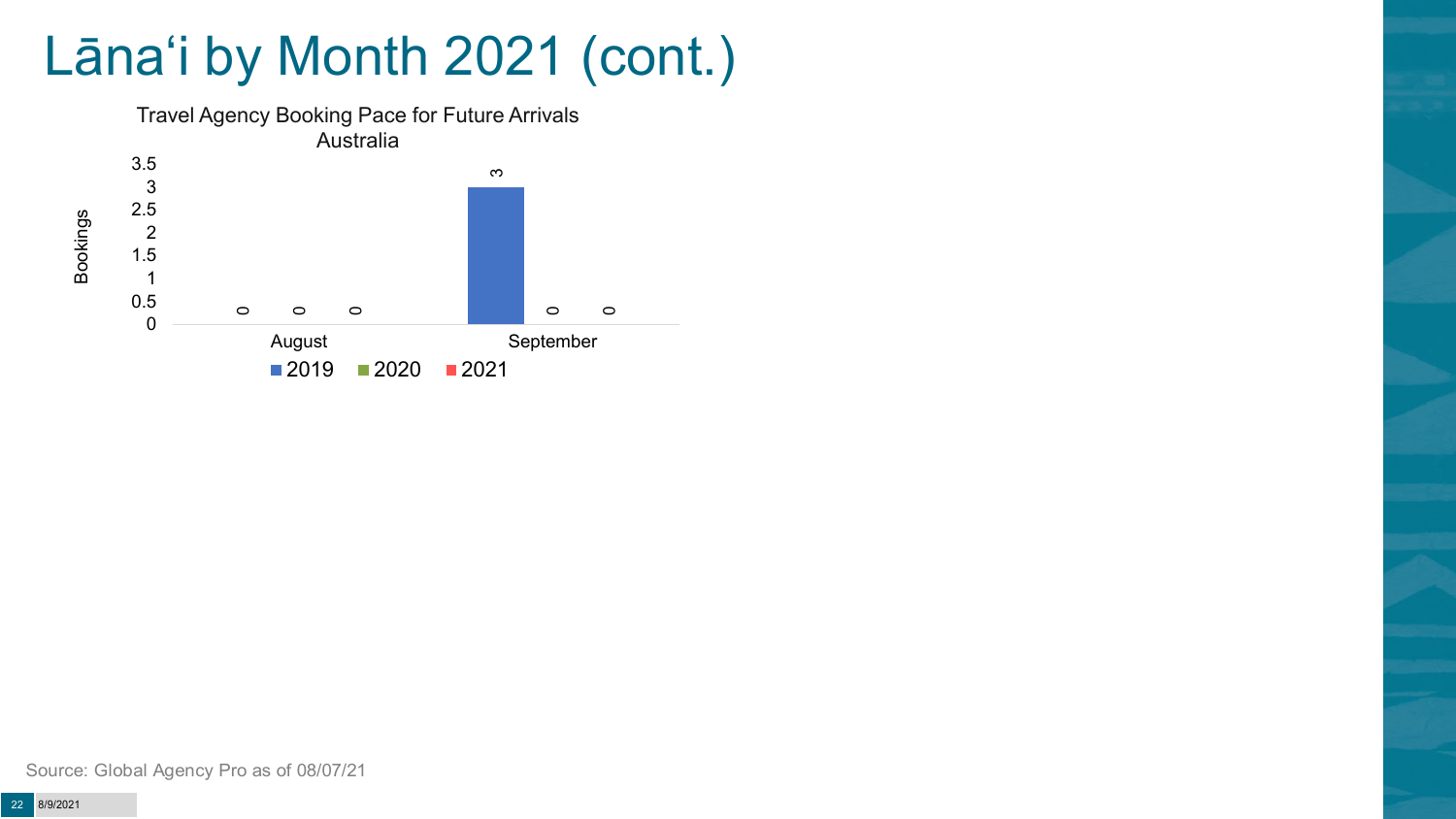## Lāna'i by Quarter 2021

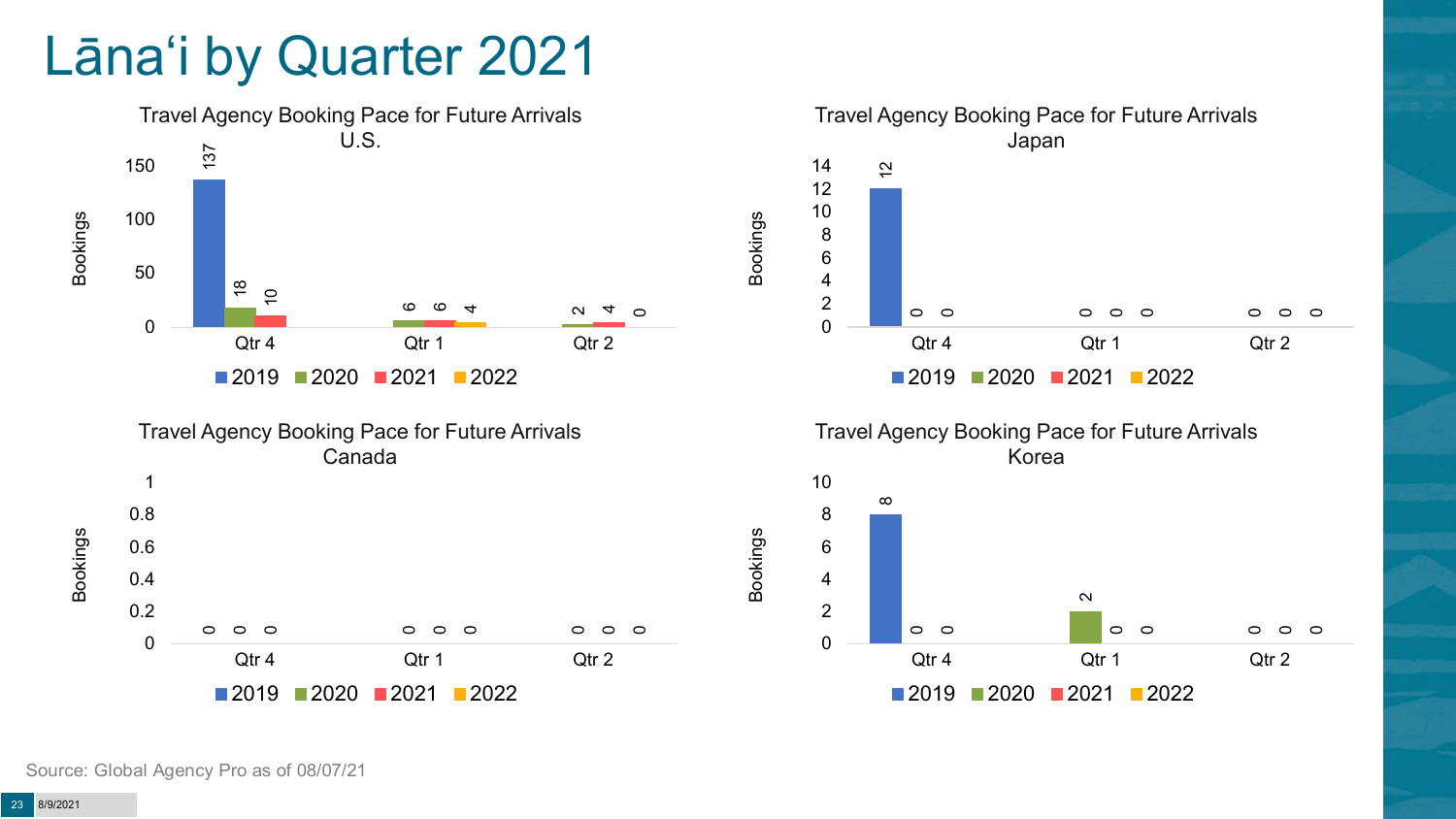## Lāna'i by Quarter 2021 (cont.)



Source: Global Agency Pro as of 08/07/21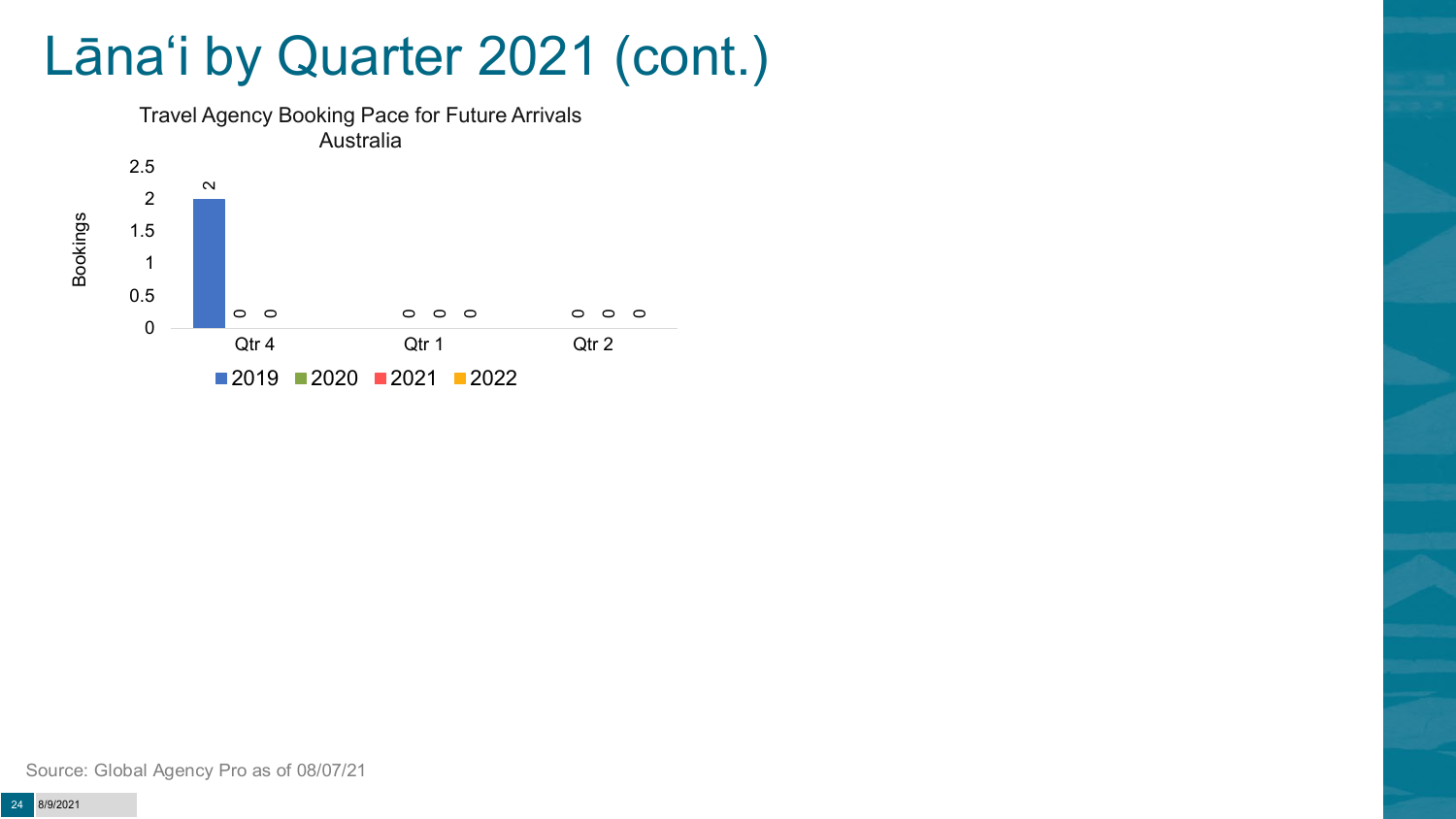# Kaua'i by Month 2021







Travel Agency Booking Pace for Future Arrivals Korea

Bookings

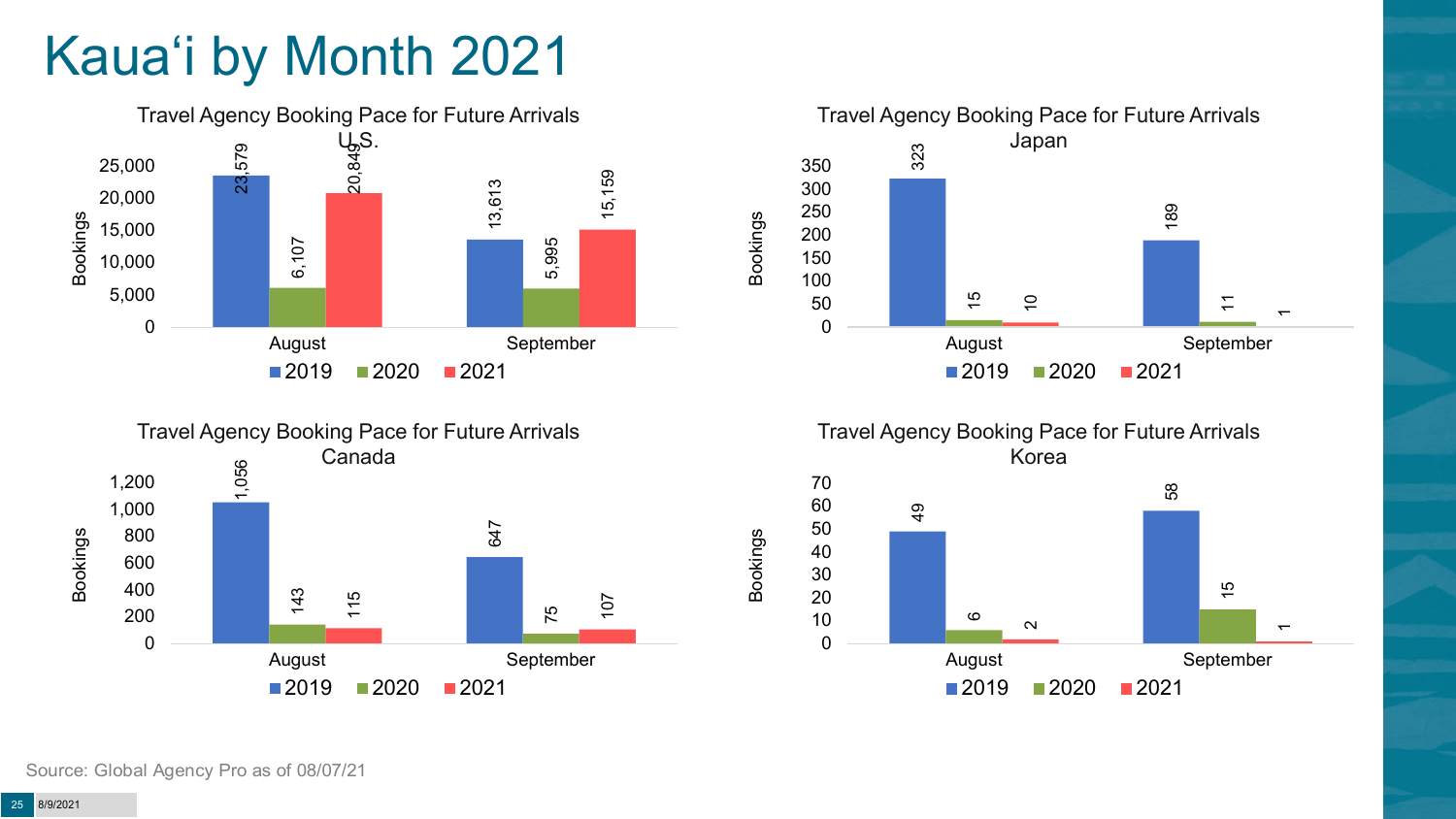# Kaua'i by Month 2021 (cont.)

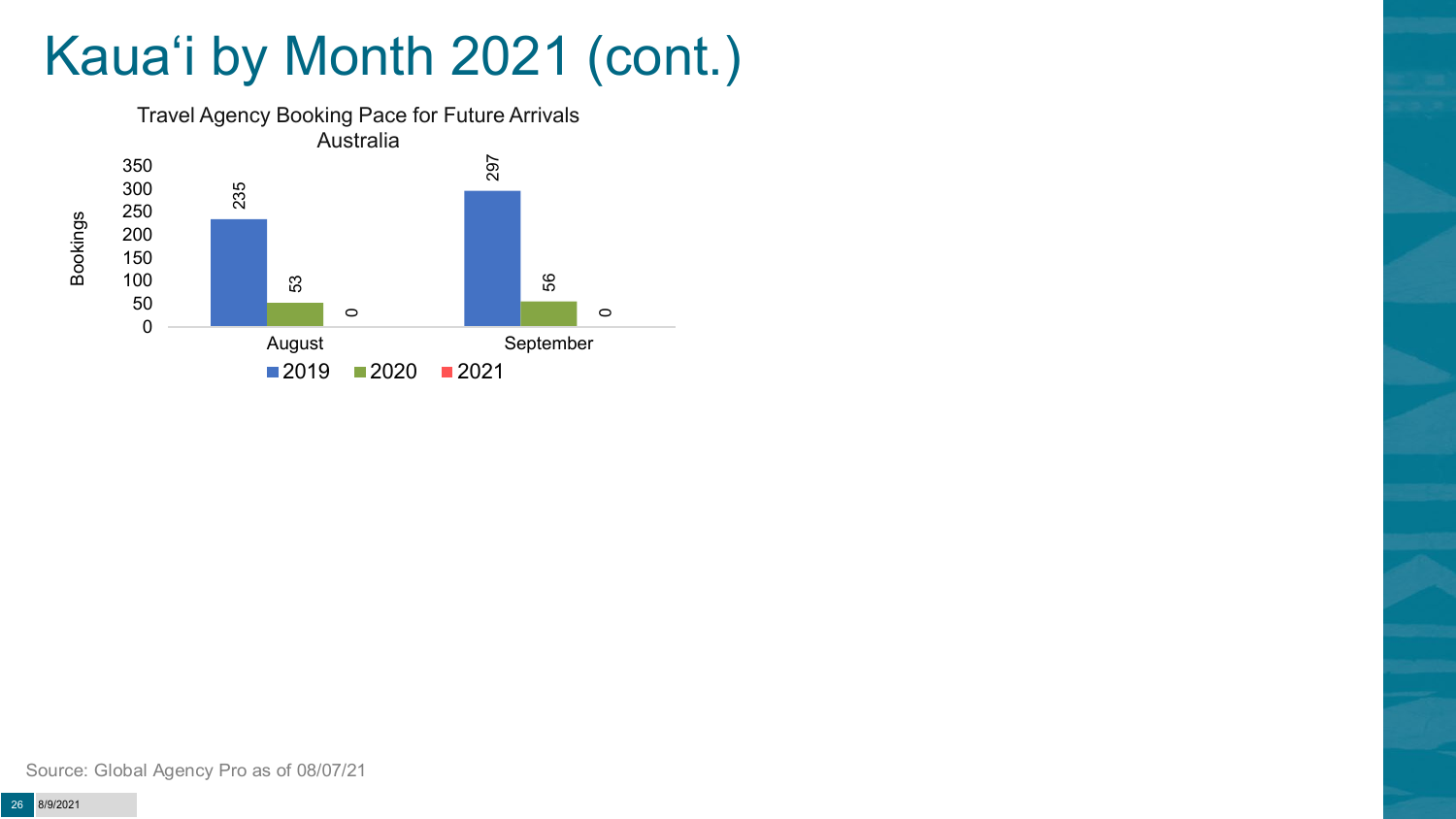# Kaua'i by Quarter 2021







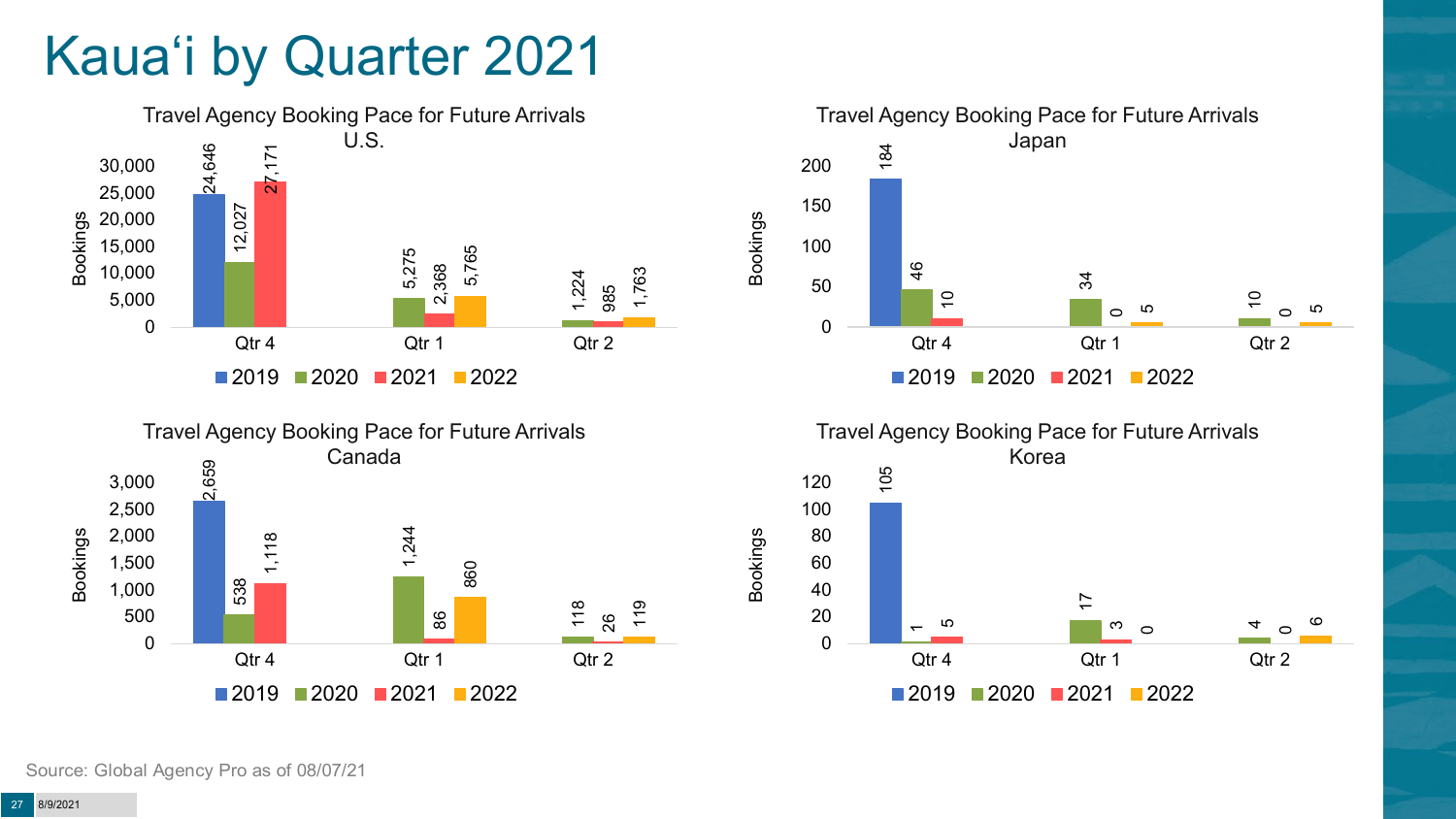## Kaua'i by Quarter 2021 (cont.)

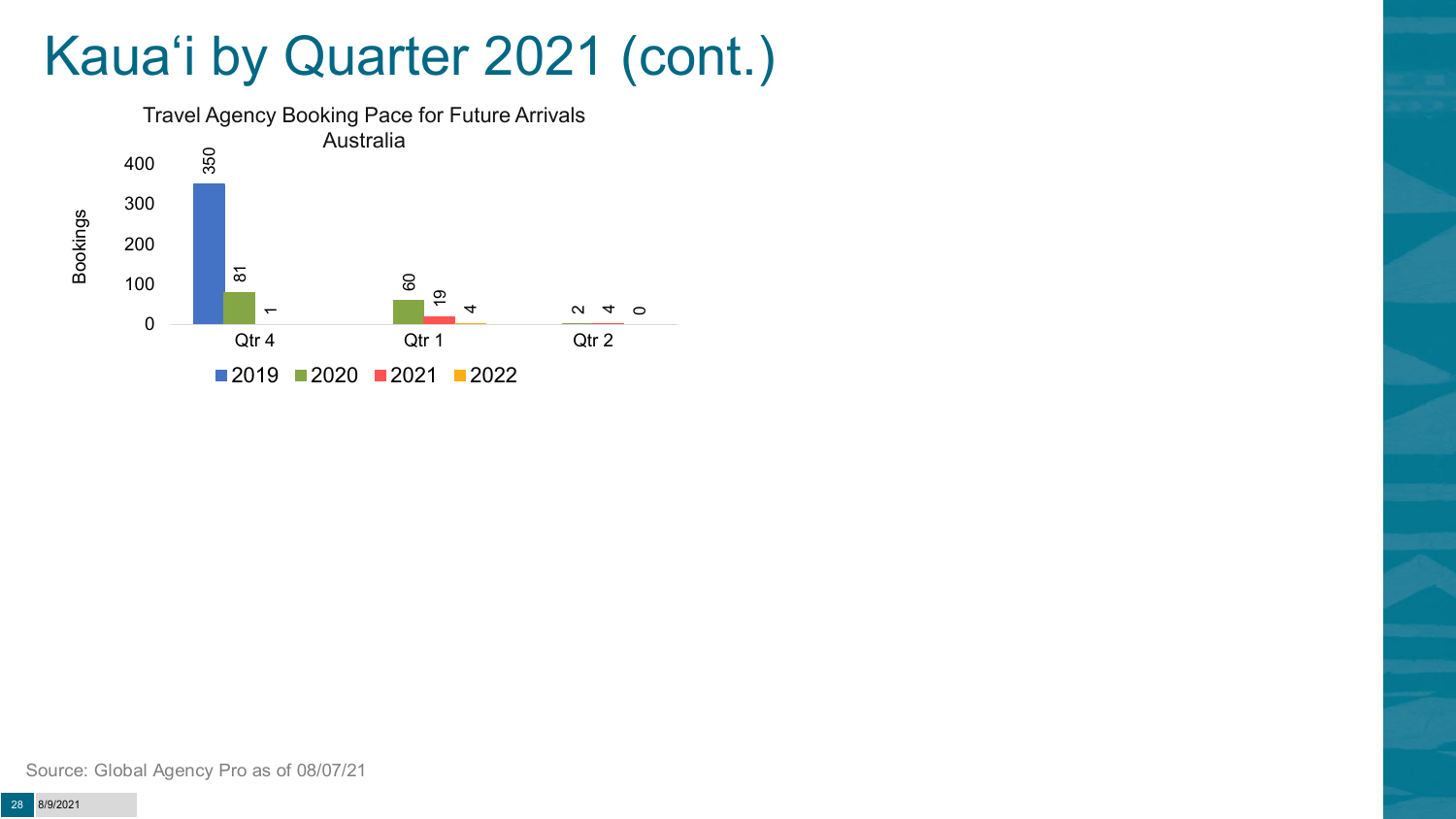# Hawai'i Island by Month 2021









Source: Global Agency Pro as of 08/07/21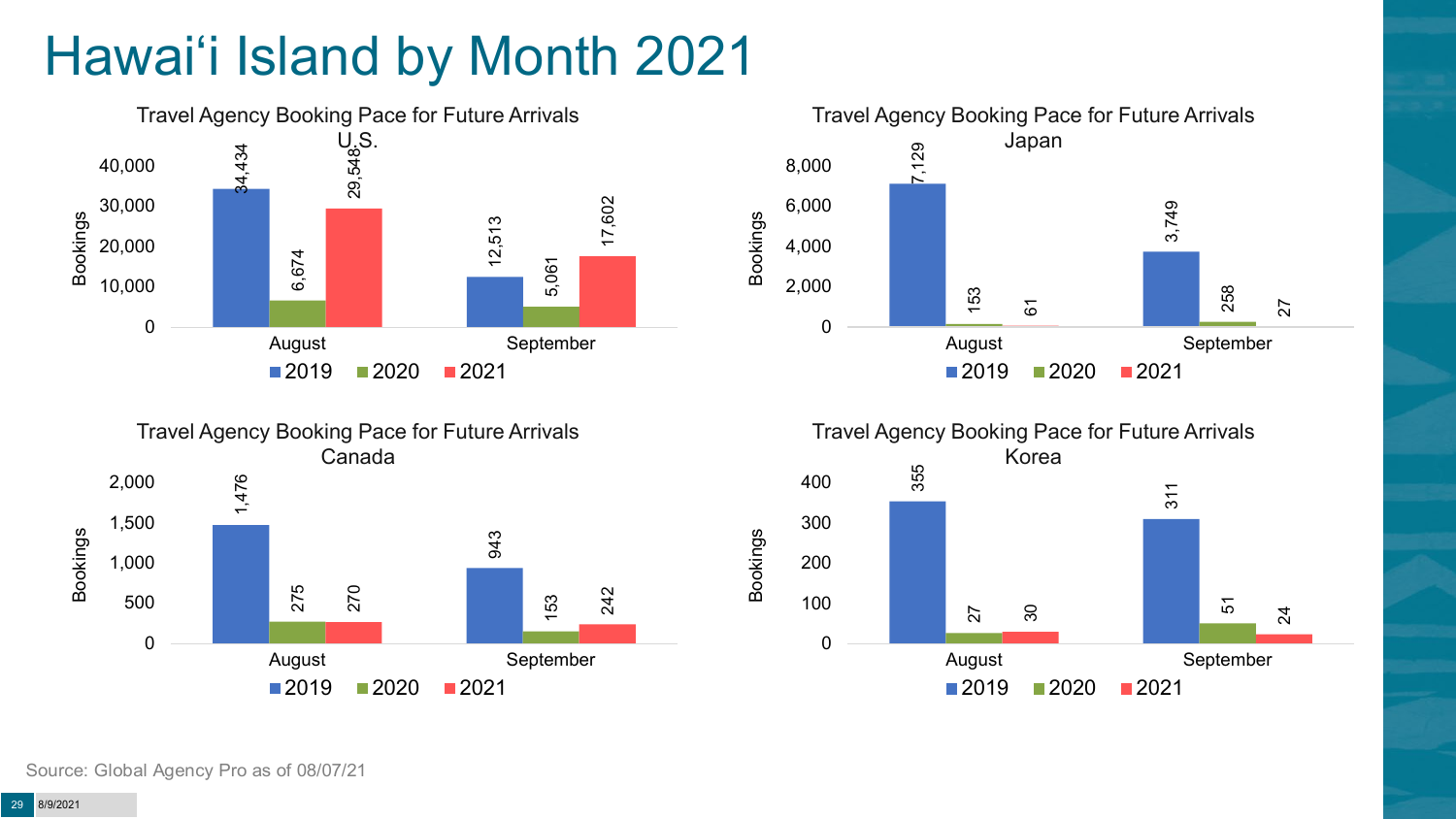# Hawai'i Island by Month 2021 (cont.)

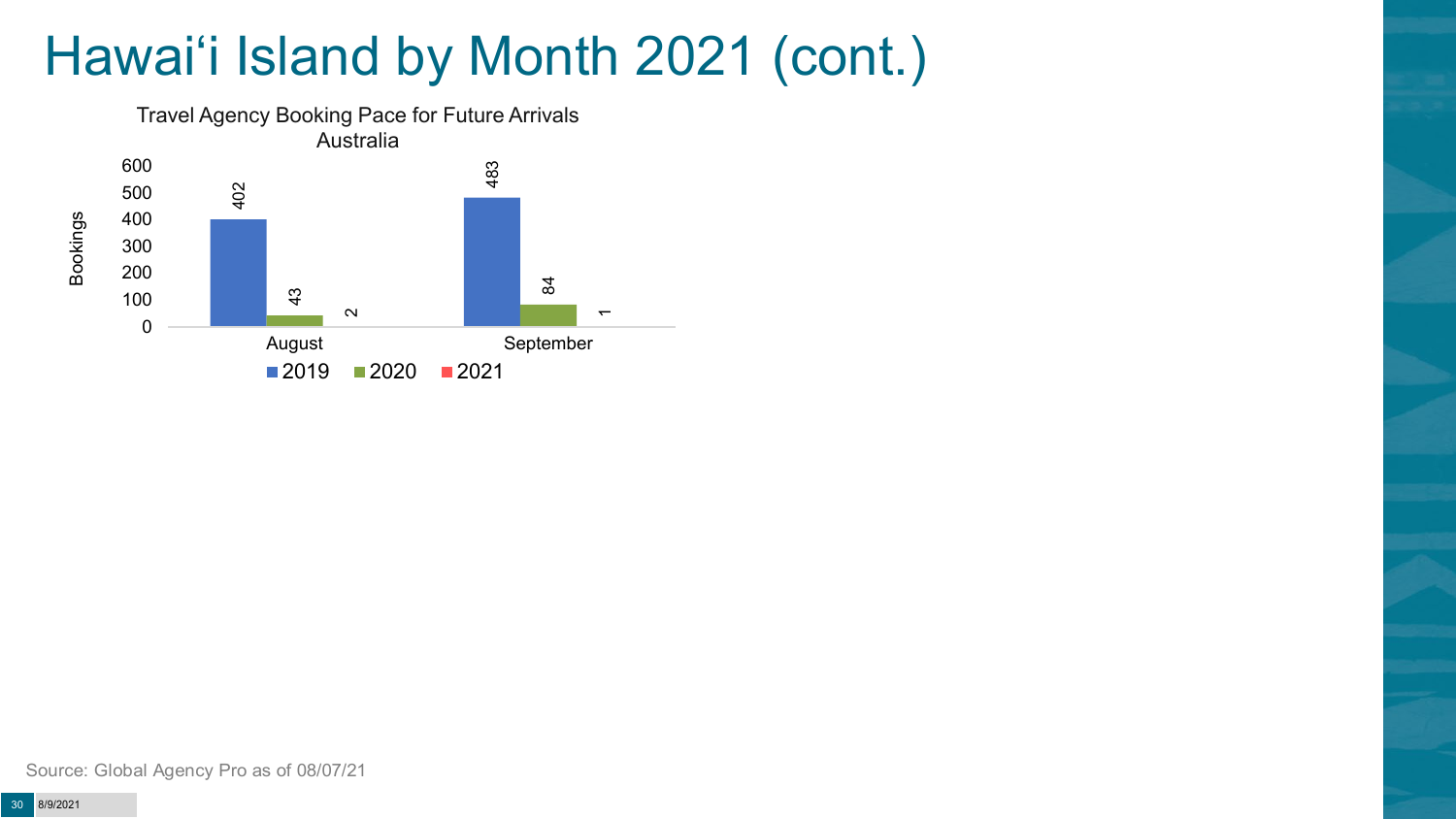# Hawai'i Island by Quarter 2021